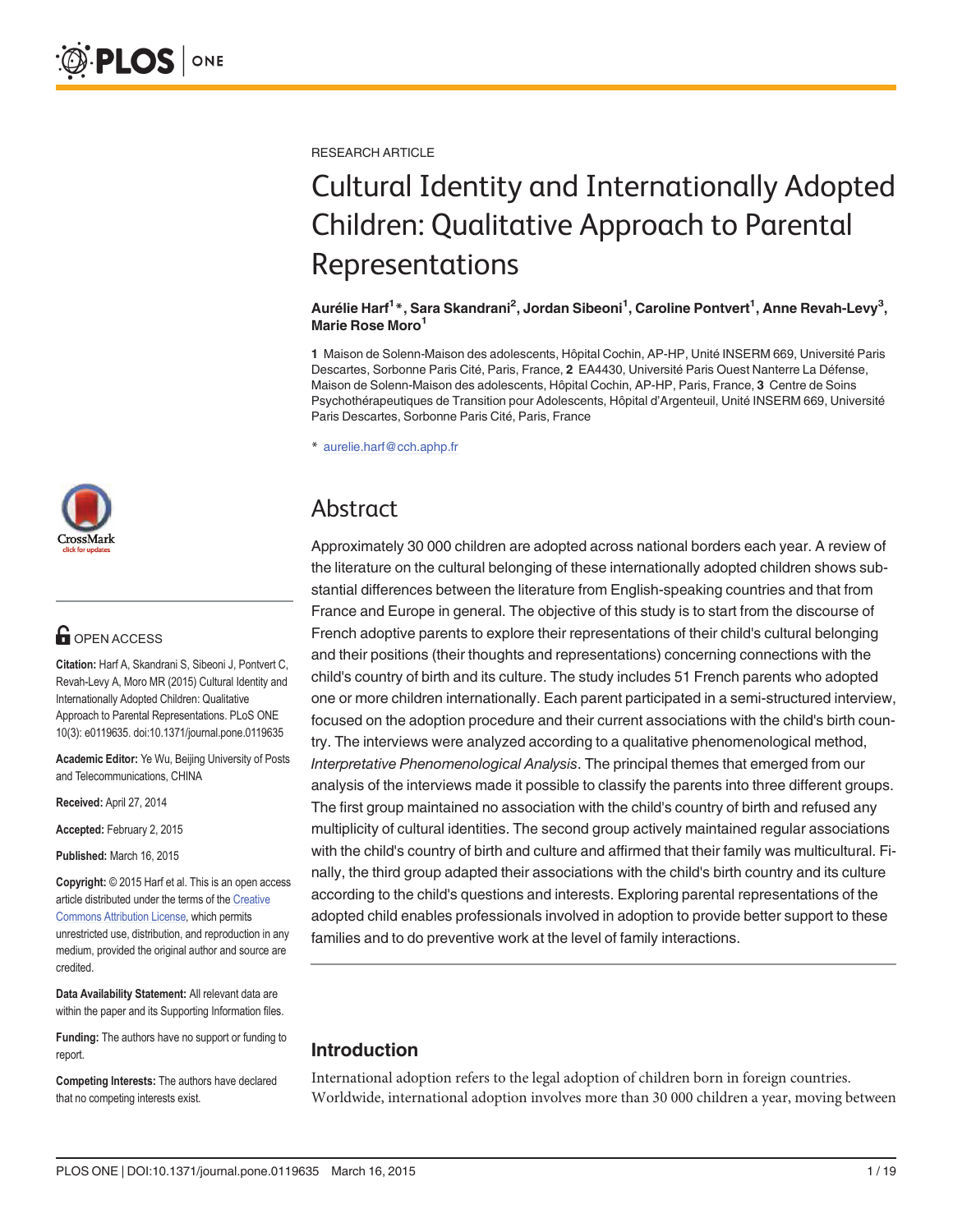<span id="page-1-0"></span>more than 100 countries [[1](#page-16-0)]. France is one of the four countries receiving the largest number of internationally adopted children, after the United States, which is far ahead in first place, followed by Spain and Italy [[1\]](#page-16-0).

Internationally adopted children come from another country, another culture. They are unusual migrants for they have migrated alone. They belong to many places: their country of birth, place of early interactions, but also the receiving country, where they live—sometimes since they were very small. When children and their adoptive parents differ in their physical appearance, the children find themselves in what Lee calls the transracial adoption paradox, that is, they belong to the invisible majority in their family setting, but also belong to a visible minority through their different physical appearance [\[2](#page-16-0)].

Many situations may lead adoptive families to consider the question of the multiple cultures to which their children belong. These situations might be an experience of racism or discrimination, or questions that arose around a voyage to the child's country of birth, or at adolescence, a claim to belong to the country of birth. They might also arise from parental questions about the choice of a first name: should the first name be a French name? Should the first name given at birth be kept?

A review of the literature on the cultural belonging of internationally adopted children immediately shows a strong difference between the literature in Europe and in the United States. The majority position in Europe and especially in France does not consider the question of the country of birth and its culture. Instead, it stresses the feelings of belonging to the receiving country and its culture, for European authors argue that adopted children should have, above all, the same culture as their adoptive families. Promoting connections with the birth culture creates the risk of accentuating the differences between the child and the parents, differences that should be erased to construct a family. What the success of the adoption and of the child's development depend on is the child's inscription in the intergenerational history of the adoptive parents [[3,4,5](#page-16-0)].

A different position, dominant in the English-language literature, insists on the contrary on the importance of maintaining connections with the country of birth and its culture. On the model of studies of immigrants, numerous authors have studied the issue of the cultural belonging and identity of adopted children. Cultural identity is defined as the entire set of beliefs, social behaviors, rites, customs, traditions, values, language, and institutions of a given culture  $[6,7,8]$  $[6,7,8]$ .

The cultural competence of adoptees in their culture of birth is developed through their participation in cultural activities: learning the language, participating in holidays, in meals where the traditional food of the country of birth is served, developing awareness of traditions, listening to music and seeing films from that country, and becoming conscious of one's physical resemblance to people of the same ethnic and cultural group [\[8\]](#page-16-0). This cultural socialization is thought to promote children's pride in their cultural heritage and to enable them both to prepare to live as a member of an ethnic minority and to learn strategies to cope with racism and discrimination [\[2\]](#page-16-0).

These studies continue a line of studies about immigrants and their children that have demonstrated that the development of a strong cultural identity is key to their well-being and psychological adaptation. It also protects against the development of psychopathologic symptoms, in particular, depression and attempted suicide [\[9,10\]](#page-16-0).

Nonetheless, the results of studies seeking to show a correlation between a strong and positive cultural identity and better psychological development of internationally adopted children are not uniformly consistent. Some studies show a correlation between self-esteem or psychological well-being and the level of cultural identity  $[11,12,13]$  $[11,12,13]$  $[11,12,13]$  $[11,12,13]$ . Others report a correlation between bicultural socialization and such positive psychological outcomes as higher self-esteem,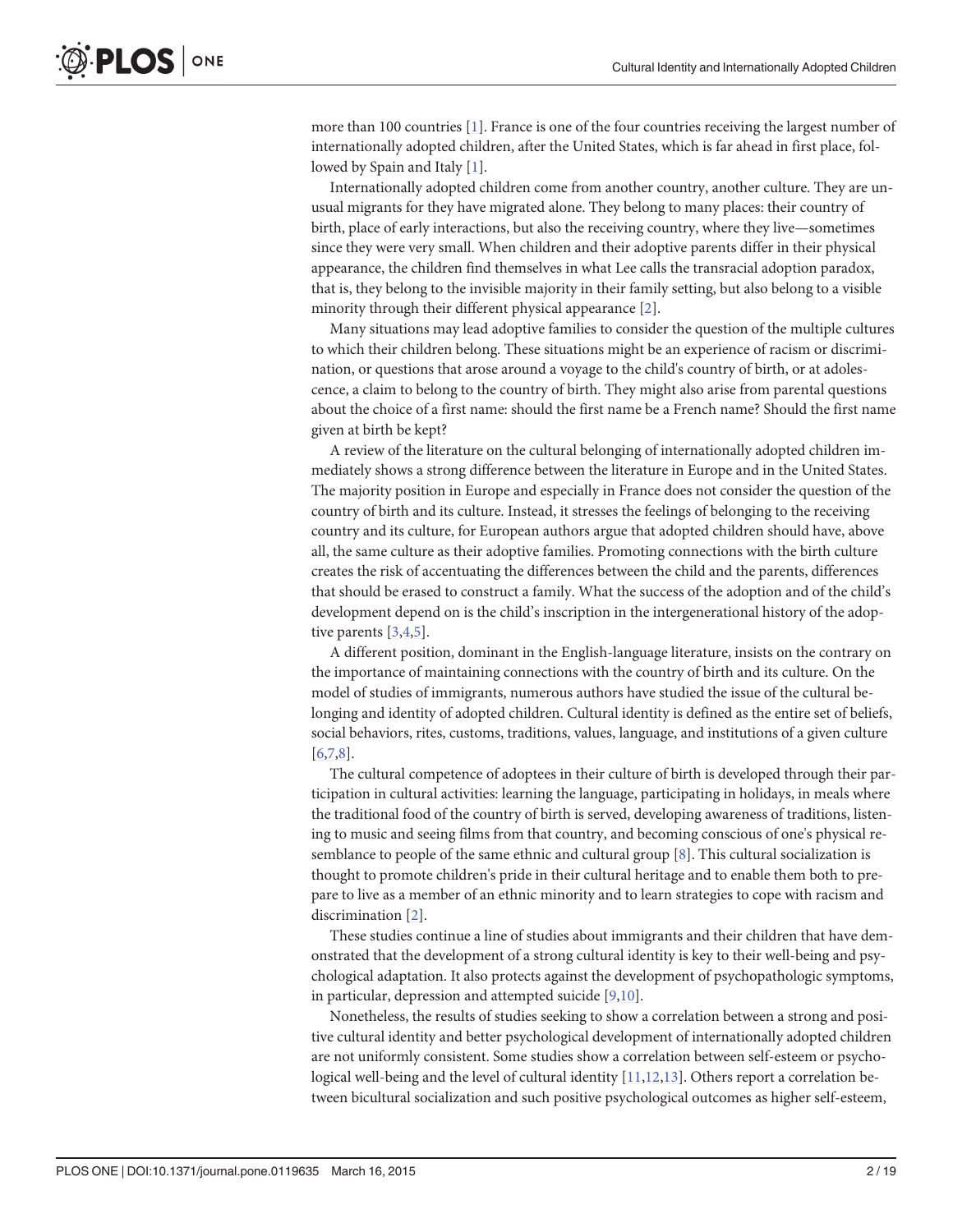<span id="page-2-0"></span>higher educational achievement, and higher levels of adult adjustment [[2](#page-16-0),[14,15\]](#page-17-0), although other studies have found no such correlation [\[16,17](#page-17-0)]. A literature review confirmed that the relation between cultural and ethnic identity development and psychological adjustment in adopted children is complicated: some studies have found that ethnic and cultural identity can play an important role in the promotion of self-esteem and positive adjustment, while others conclude that the relation is less significant [\[18\]](#page-17-0).

Many studies have examined the influence of parents' attitudes on the development of identity in adopted children, especially in multicultural families. Several show that the children's level of bicultural competence depends on the parents' beliefs about the importance of bicultural socialization: how much do they want their child to participate in cultural events of his or her birth country, to learn its history and its language? Does the parents' social network include people who come from the same country or belong to the same ethnic group as the child who can serve as role models? Have the parents taken active steps to connect the child with the community from the birth country and to encourage identification with the ethnic group, and the claiming of the child's cultural heritage? [\[19,20,21,](#page-17-0)[6,7,8,](#page-16-0)[22](#page-17-0),[23,24,12,25](#page-17-0)]

There is thus an abundant English-language literature in the field of adoption around the question of the cultural identity of adopted children, and it recommends that parents maintain connections with the birth culture of their child. These studies have generally not used qualitative methods to explore the adoptive parents' point of view about their child's cultural belonging. Some have explored parents' feelings on this topic [\[26\]](#page-17-0) and revealed the contradictions that these families experience in their identity-work [[27,28,29\]](#page-17-0). Others have focused on communication within adoptive families, as an aspect of family interactions [\[30,31,32](#page-17-0)]. Nonetheless, qualitative studies are recommended when the goal is to uncover the common and unique experiences of individuals who have firsthand knowledge of the phenomenon of interest [\[33,34\]](#page-17-0).

In view of the differences observed in the literature between Europe and the United States and because little is known about the parental representations of the cultural belonging of adopted children in a French context, we approached this research as a qualitative question. We think it essential to begin our analysis with the discourse of adoptive parents, to see how they do or do not appropriate different theoretical positions about their children's cultural identity. Our objective is thus to explore qualitatively adoptive parents' representations of their child's cultural belonging in a French setting. The study presented here examines the ways that parents describe their child's cultural identity. Our qualitative methodology gives us access to the arguments parents use to explain their beliefs: the reasons why they consider it important to promote connections with the child's country of birth and its culture, or inversely, why they think that it is not beneficial for the child.

We further note that the differences between countries in the treatment of adoptees' cultural belonging make the use of qualitative methods especially relevant. The importance or even relevance of the culture of origin differs between countries, according to sociocultural context [\[35,36\]](#page-17-0). In our study, qualitative methods enable us to explore how French adoptive parents relate to the positions described in both the European and the English-language literature. We aim to identify the different parental strategies employed from what parents said in our interviews about their experiences and about the meaning they attribute to them.

This work follows and is related to an initial study that explored the experience of adoptive parents at the moment of the first parent-child encounters in international adoptions [[37](#page-18-0)]. We anticipate that it will contribute to setting up methods of early prevention through work with adoptive families on family interaction. The issue of the adopted children's cultural belongings can become a point of distress during the construction of their identity and within the parentchild relationship [\[38,](#page-18-0)[11,](#page-16-0)[39](#page-18-0)].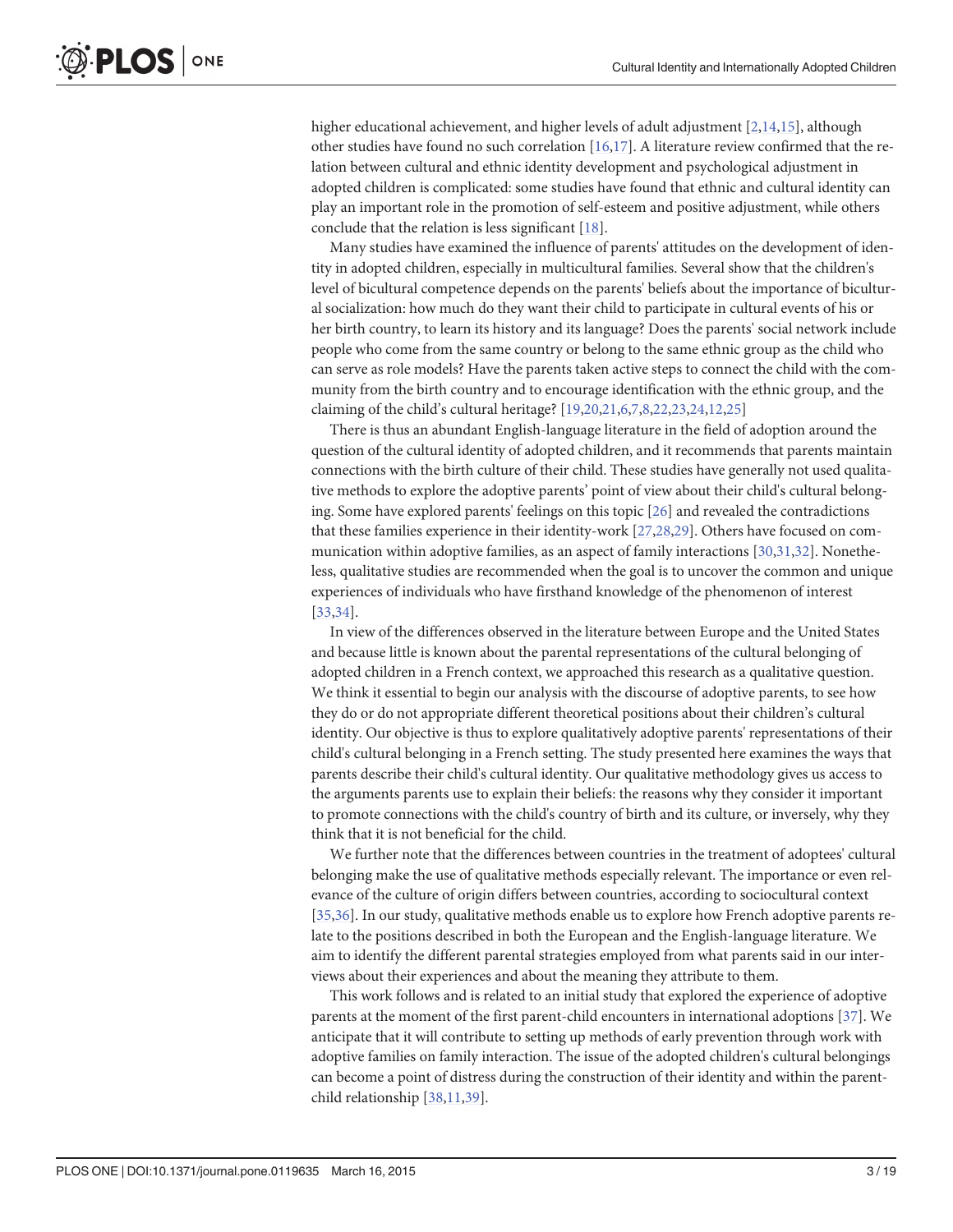# <span id="page-3-0"></span>Method

## **Participants**

Eligible participants adopted at least one child from a country other than France. The sample comprised 51 French adoptive parents who volunteered to participate in the study: 13 fathers and 38 mothers. When children had been adopted by couples, we asked both parents to participate in the research. Interviews were performed separately for each parent. The 51 parents in this study included 12 couples in which both parents (father and mother) participated, that is, 24 parents. Of the remaining 27 parents, 26 were mothers: 16 adopted as single mothers, while 10 adopted with their husbands, who did not participate in the study. The final parent included is a father, who is married but whose wife did not participate.

Eleven parents had two internationally adopted children and were each interviewed twice (one interview for each child). Two parents had three internationally adopted children and were each interviewed three times. We thus had a total of 66 interviews. The interviews took place between May 2011 and January 2013.

Parents' ages at the time of their children's adoptions ranged from 28 to 49 years (mean age  $= 41$ ) and at the time of the interview from 31 to 60 years (mean age  $= 47$ ). Parents lived in urban areas of France. Most (86%) were college-educated professionals.

Of the 48 internationally adopted children, 27 were girls and 21 boys. At the time of adoption, their ages ranged from 2 weeks to 7 years (mean age = 2.1 years). Eighteen children were younger than 1 year at the moment of their adoption, 13 were 1 or 2 years old, and 17 were 3 years or older. [Fig. 1](#page-4-0) presents the children's countries of birth.

At the time of the interview, the children's ages ranged from 15 months to 17 years (mean age  $= 8.6$  years). The time between the adoption and the interview ranged from 1 year to 16 years (mean = 6.6). Of the 66 interviews, 15 concerned children adopted within two years of the interview, 11, 2 to 5 years before the interview, and 40, children adopted more than 5 years earlier. Fourteen parents had both adopted and biological children. The number of children per family ranged from 1 to 4, and the number of adopted children from 1 to 3.

An effort was made to vary the sample in terms of age, life stage (i.e., families with young children as well as those with adolescents), and family structure (single parents and married couples). Sampling in qualitative research involves purposive sampling of individuals liable to provide the most informative description of the phenomenon under study [[40](#page-18-0)]. Our sampling technique was indeed purposive, because we selected subjects who were typical of the population of interest  $[41]$  $[41]$  $[41]$ . The participants were recruited in the general population through adoption associations and connections between adoptive parents.

# Data Collection Procedure

Data were collected via semi-structured interviews. The authors reviewed the international adoption literature to develop a guide for these parental interviews. The broad topics covered included the steps in the adoption process, the choice of country, the trip to the child's native country, what is known of the child's pre-adoption history, links to the child's country of birth and its culture, and any racism or discrimination the child might have experienced. The interview protocol that guided this research is included in the appendix [\(S1 Appendix](#page-16-0)).

Questions were designed to obtain specific information while remaining flexible so that the interviewees could tell their stories. Open-ended questions allowed participants to interpret the meaning of the question and respond according to their personal feelings. Interviewers used prompts and probes as needed to enrich the discussion. We chose to collect data through semistructured interviews because this method combines an approximate standardization of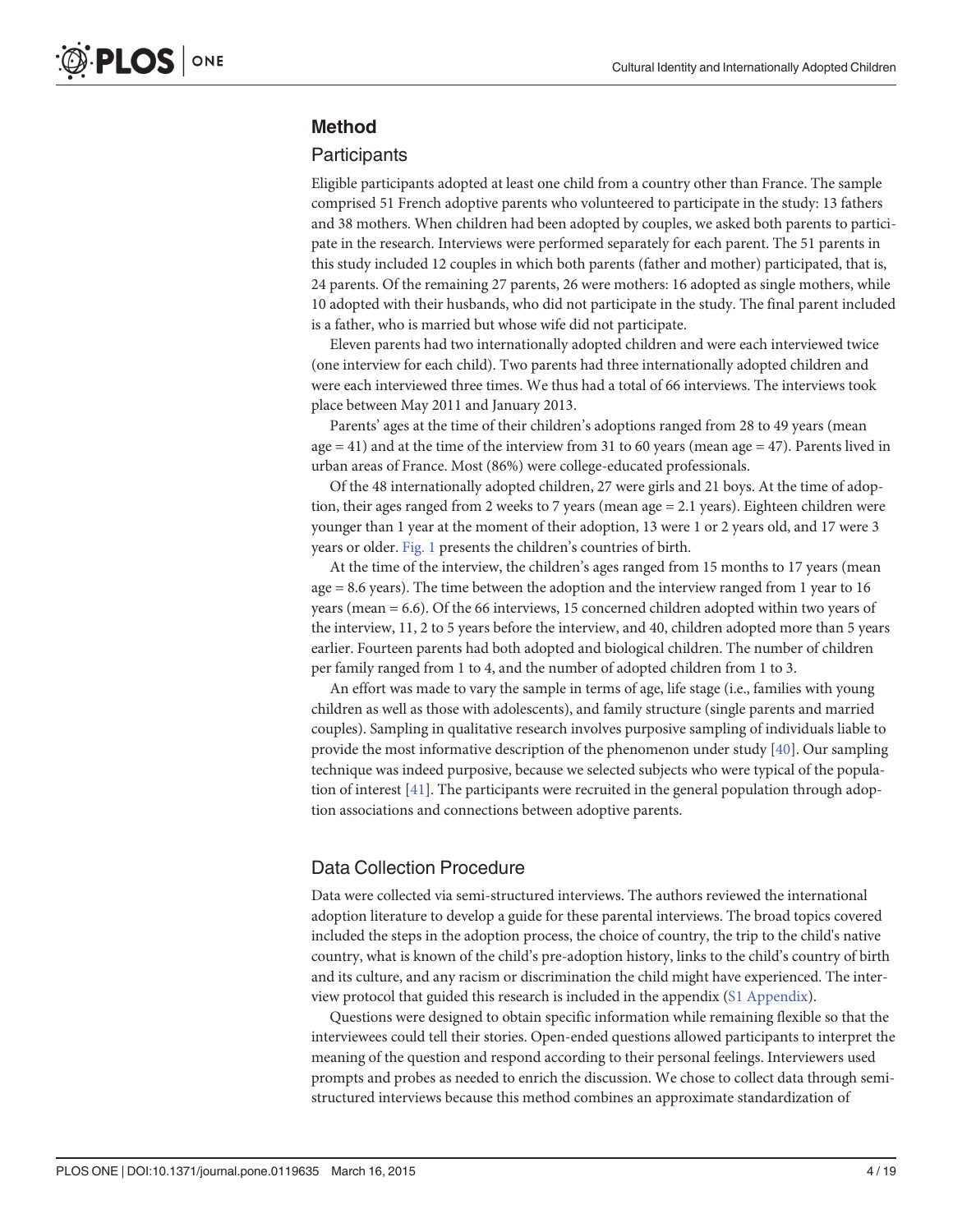<span id="page-4-0"></span>



[Fig 1. C](#page-3-0)hildren's countries of birth. Fig. 1 describes the countries of birth of the children adopted by parents included in this study. One child was adopted in Algeria, 1 in Armenia, 2 in Bulgaria, 1 in Brazil, 2 in Cambodia, 1 in Central African Republic, 3 in China, 1 in Colombia, 1 in Ethiopia, 1 in Guatemala, 7 in Haiti, 1 in India, 3 in Lithuania, 2 in Madagascar, 1 in Mali, 2 in Poland, 2 in Romania, 1 in Russia, 2 in Thailand, and 7 in Vietnam.

doi:10.1371/journal.pone.0119635.g001

questions with the opportunity for subjects and interviewers to expand their answers when appropriate. The interviewing process produced data that were both deep and broad and focused on the research question: the connections that adoptive parents maintained with their child's country of birth and its culture and the parents' representations of their child's cultural identity.

Parents chose the interview site: the researcher's office or their own home. The participants and what they had to say determined the length of the interviews, which averaged one hour. Every interview was audio-taped for later transcription, with the participants' permission, and transcribed verbatim in French. Two different researchers conducted these interviews, separately. Each had training in the fields of adoption and qualitative research methods (AH, SS).

# Data analysis

A phenomenological research design was employed to understand the parents' representations of their children's cultural identity. Phenomenology is a nonprescriptive approach to research that allows the essence of experience to emerge, yet anchors data analysis in the participants' unique representations  $[41]$  $[41]$  $[41]$ . The aim is to explore personal experience and the subjective perception of an object or event. Our research approach is phenomenological in that it involves detailed examination of the participants' personal perceptions and lived experiences.

To analyze our interview data, we used the Interpretative Phenomenological Analysis (IPA) method [\[42,43\]](#page-18-0), an established qualitative methodology used to explore in depth how individuals perceive particular situations they are facing and how they make sense of their personal and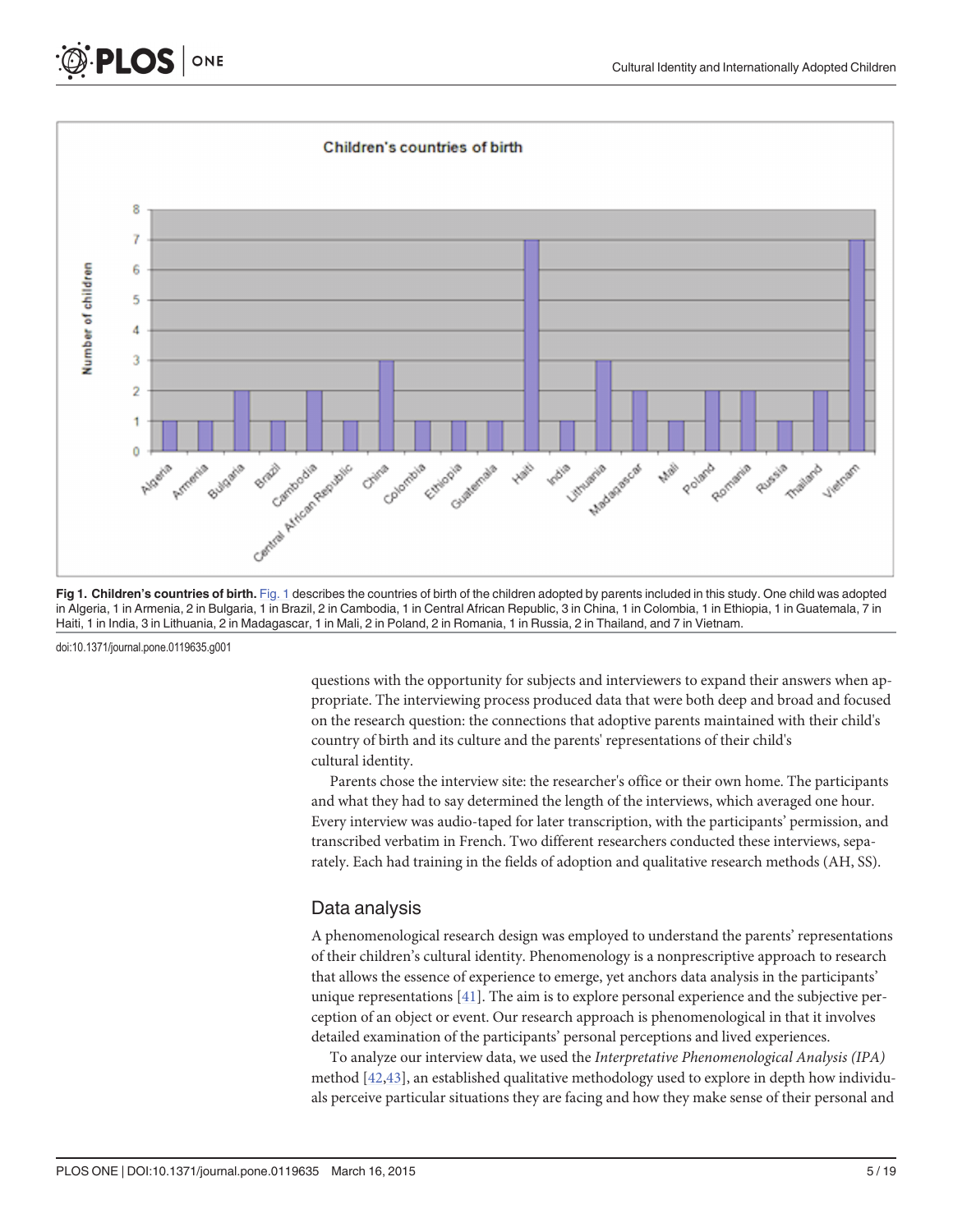<span id="page-5-0"></span>social world. Following the IPA, we conducted an in-depth qualitative analysis. It began with a detailed case-by-case study of each interview transcript, according to an iterative inductive process. We started with several close detailed readings of each interview to provide a holistic perspective, noting points of interest and significance. Through a step-by-step analysis, we proceeded to the description of analytic themes and their interconnections, while taking care to preserve a link back to the original account. IPA thus involves navigating between different levels of interpretation [[42](#page-18-0)]. The last stage involves the production of a coherent ordered table of the themes [[43](#page-18-0)]. The procedure for data analysis was inductive, as the analysis of data from the literature was performed secondarily. The size of the sample was determined by data saturation, that is, the point at which in-depth analysis of the interviews no longer results in the emergence of new themes.

Because of the qualitative methods chosen (theoretical sampling and no statistics), we had no preconceived ideas of the number of parents to include. The data collection and analysis took place simultaneously, and inclusions continued for as long as the analysis of the material continued to provide new information useful for the exploration of the phenomenon. In this type of study, sampling, continued data collection, and the development of themes and subthemes are interdependent. When data analysis becomes redundant and no longer provides new elements, it is time to conclude that data saturation has been reached and to stop including new subjects. As with the inductive procedure, data collection and analysis of results continued simultaneously until sample saturation. The analysis influences the data collection by leading us to redefine the research question, to find counter-examples, and to investigate new pathways [\[44](#page-18-0)].

Throughout, we employed computer software to assist our analysis: QSR NVivo9 for data management, topic extraction from the transcripts, and their thematic recoding.

## Validity

To insure the validity of our qualitative research, we compared the researchers' coding. Two trained researchers (AH, SS) independently coded and interpreted all of the parent interview data. The two coders discussed the emerging codes in repeated meetings with other members of the research team (ARL, MRM, JS and CP) who had read the transcripts. These discussions helped to identify potential themes in the data that might not yet have been captured by the codes and enabled us to clarify or modify the coding to increase the consistency and coherence of the analysis by ensuring that the themes we identified accurately reflected the data and that the analysis was not confined to one perspective. Multiple discussions allowed us to eliminate systematic differences due to variations in interpretation. Validity was also enhanced by the care we took to distinguish clearly between what respondents said and how we interpreted it or took account of it [\[43\]](#page-18-0).

Member-checking (also known as informant feedback or respondent validation) was practiced, for it is a vital way for interpretive researchers to verify the trustworthiness of their research [[45\]](#page-18-0). When the qualitative analysis of the parents' data was completed, a summary of the thematic results was mailed to the parents, who were asked to provide feedback, reactions, and comments. Participants were also asked to share these preliminary results with spouses who had been unable to take part in the interview. Ten of the 51 parents provided written or verbal feedback, which was incorporated in the final results. This methodological aspect of the study provided a source of testimonial validity for the qualitative results; it also enabled us to take participant feedback into account in their interpretation [[46](#page-18-0)] and to assess the degree to which the themes resonated with the parents' experience.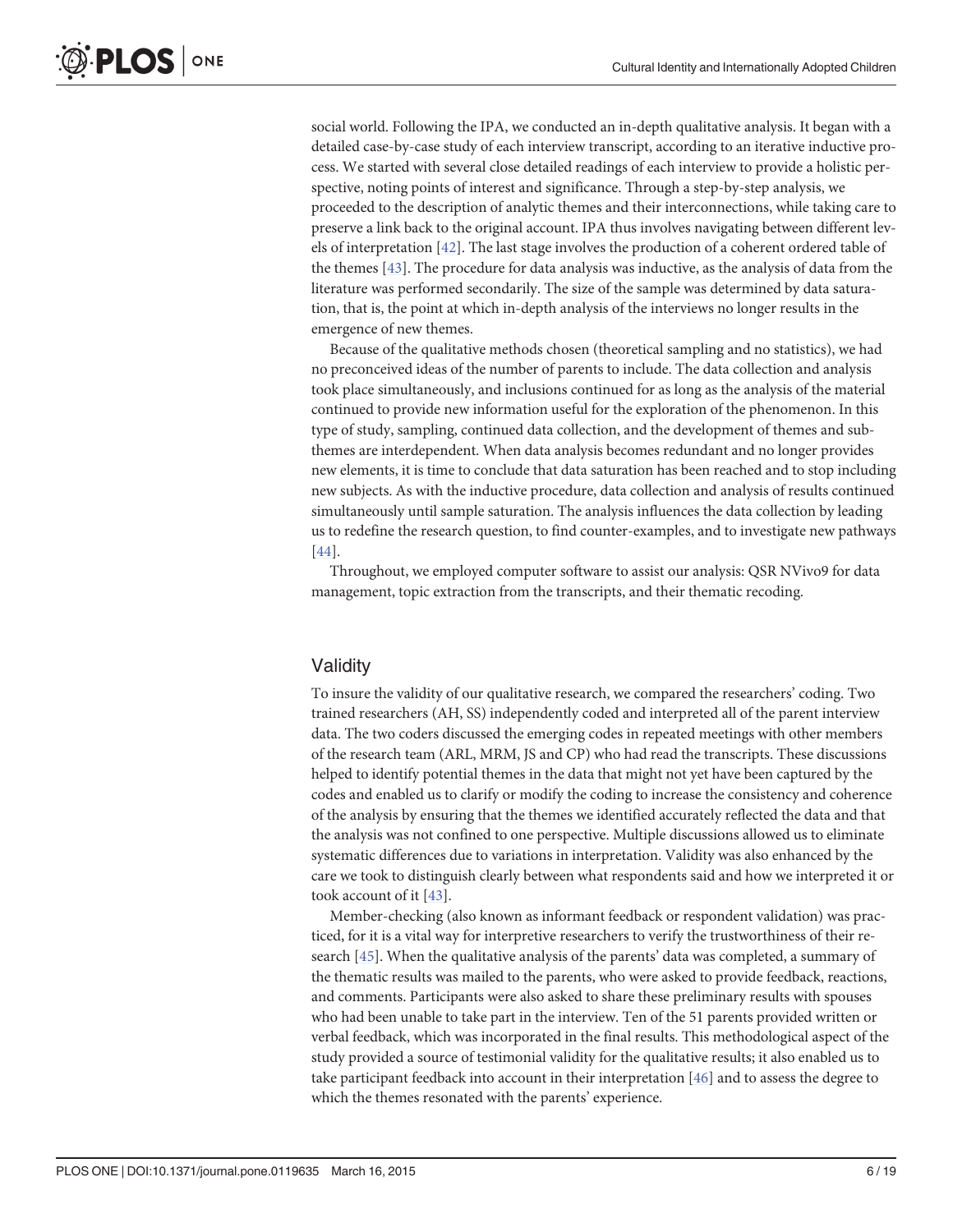# <span id="page-6-0"></span>Ethics statement

Parents were fully informed of the voluntary nature and the goals of the study. Written informed consent was obtained from all parents included in the study before the interview. Participants were informed that all responses would be confidential, that the transcripts would have no identifying information, and that they would be free to withdraw at any time. All identifying information was removed from the transcripts, and participant anonymity further ensured by disguising or withholding of descriptive data. The Ethical Review Committee (Institutional Review Board of Paris North Hospitals, Paris 7 University, AP-HP, N° IRB00006477) approved this research protocol.

# **Results**

The phenomenological analysis of the 51 parents' interviews showed three groups of parents, corresponding to three types of parental representations of their adopted child and his or her cultural belonging:

- GROUP 1: The parents maintained no association with the children's country of birth. They refused any multiplicity of cultural identities.
- GROUP 2: The parents actively maintained regular associations with the children's country of birth and culture and affirmed that they were a multicultural family.
- GROUP 3: Parents adapted their links to the country of birth and culture according to the child's questions and interests. They accepted the multiplicity of their child's feelings of cultural belonging.

The results below include excerpts of respondents' verbatim accounts, used to exemplify the recurrent underlying themes. To protect confidentiality, identifying information has been removed from the quotations presented. The verbatim account has been freely translated into English for the sole purpose of this article; the main objective of the translation is to preserve the essential meaning, content, and insofar as possible general tone. Ellipses within brackets indicate the deletion of a part of the sentence. For greater clarity and to preserve the parents' anonymity, parents are designated as Mothers 1 to 38 and Fathers 1 to 13. The child's age at the time of the interview has been added to the end of each quotation, following the parent's number (e.g., Mother 5, of a 6-year-old).

[Table 1](#page-7-0) summarizes the themes identified and their characteristics for the three groups. [Table 2](#page-7-0) presents the children's age at adoption according to group, [Table 3](#page-8-0), children's age at time of the study according to group and **Table 4**, time between the adoption and the interview according to group.

• Group 1: Absence of associations with the child's country of birth, refusal of any multiplicity of cultural identities for their children

# 12 parents (15 interviews): 24%

The parents in group 1 reported that they have no association with the child's country of birth in their daily lives and no interest in this country.

# Choice of country

Seven parents in group 1 stated that they had chosen the country by chance or by expedience.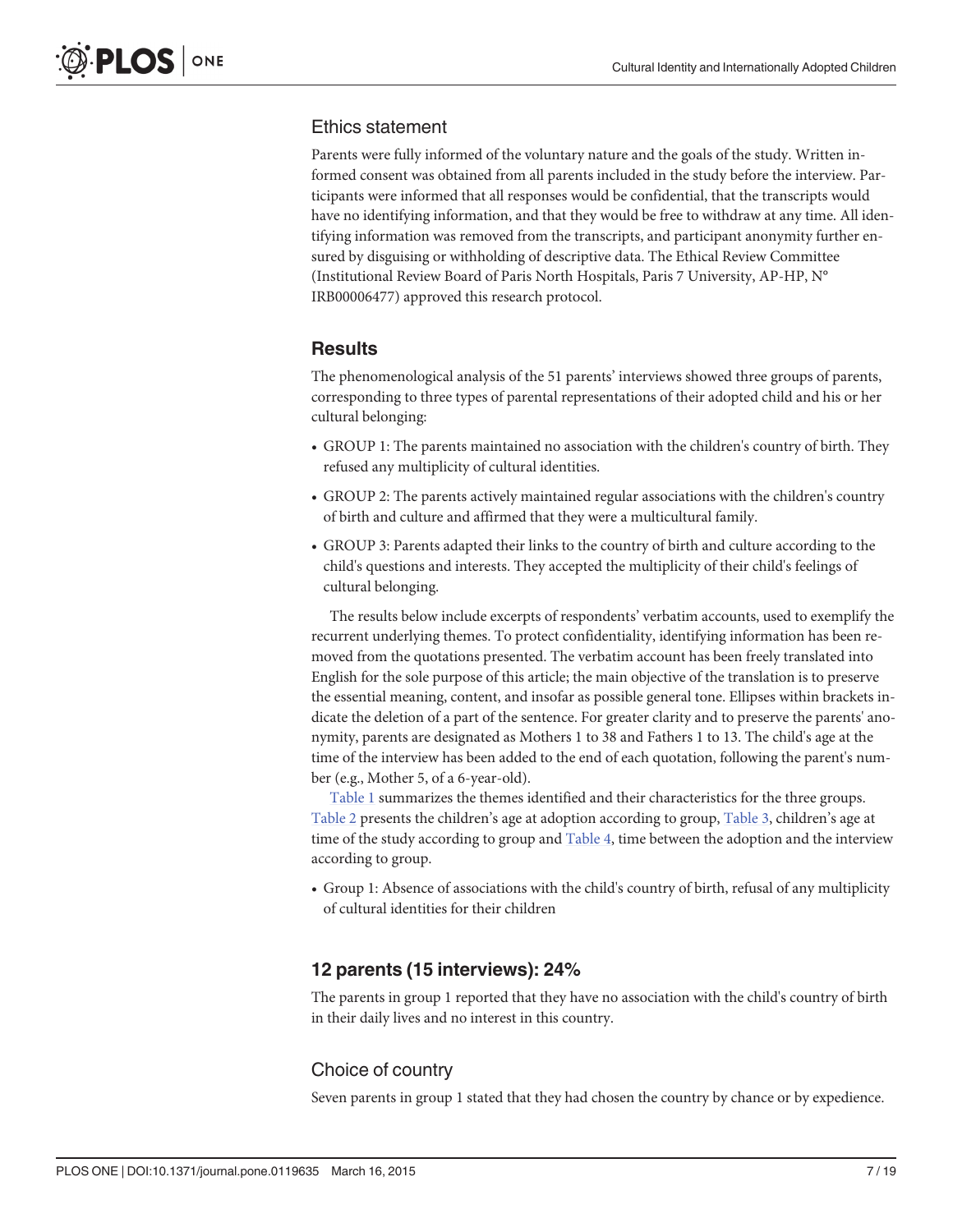#### <span id="page-7-0"></span>[Table 1.](#page-6-0) Themes found in the three groups.

|                                           | <b>GROUP 112 parents</b>                                                           | <b>GROUP 218 parents</b>                                                                    | <b>GROUP 321 parents</b>                                                                  |
|-------------------------------------------|------------------------------------------------------------------------------------|---------------------------------------------------------------------------------------------|-------------------------------------------------------------------------------------------|
| <b>Choice of country</b>                  | ChanceorMinimize the difference in the<br>child's and parents' physical appearance | Attraction to the countryand/orSeeking a<br>visible difference between child and<br>parents | Compromise between affective factors<br>and practical constraints                         |
| <b>Experience of</b><br>racism            | Denial or trivialization                                                           | Talk to the child about racism                                                              | Talk about racismTeach self-defense<br>strategies against racism                          |
| Child's cultural<br>belonging             | Refusal of cultural belonging other than<br>French                                 | Actively defend the child's bicultural<br>identity                                          | Promote links with the country of birth<br>and its culture, when the child so<br>requests |
| <b>Child's history</b><br>before adoption | No research                                                                        | No research                                                                                 | Active research                                                                           |
| <b>Contacts with</b><br>adoptive parents  | No contacts                                                                        | Adoptive-parent associations, internet<br>groups                                            | Support from adoptive-parent groups                                                       |
| <b>Travel to the</b><br>country of birth  | No plan for a trip                                                                 | Trip already made or being planned                                                          | Trip if child asks for it                                                                 |

doi:10.1371/journal.pone.0119635.t001

"We went to China. But it was chance. In any case, we wanted to adopt, so it didn't matter what country." (Father 5, of a 4-year-old)

The other 5 parents of group 1 explained that they had chosen the country so that there would not be too great a difference in physical appearance.

"I said to myself, a black child, it will be obvious that I adopted." (Mother 15, of a 10-yearold)

"We went to Romania, because, let's put it this way, the children were more or less European." (Father 1, of an 11-year-old)

# Experience of racism and discrimination

Parents in group 1 did not talk about racism with their child and considered that it was not really a problem.

"Children tease; but without any more, it's just teasing  $(...)$ ; he's too young to have faced this, I think." (Father 6, of a 5-year-old)

| <b>AGE AT ADOPTION</b> | <b>GROUP 1</b> | <b>GROUP 2</b> | <b>GROUP 3</b> |    |
|------------------------|----------------|----------------|----------------|----|
| $<$ 1 year             |                |                |                | 21 |
| Aged 1 or 2 years      |                |                |                | 23 |
| $>$ 2 years            |                |                |                | 21 |
|                        | 15             | 24             | 27             | 66 |

#### [Table 2.](#page-6-0) Children's age at adoption (according to group).

doi:10.1371/journal.pone.0119635.t002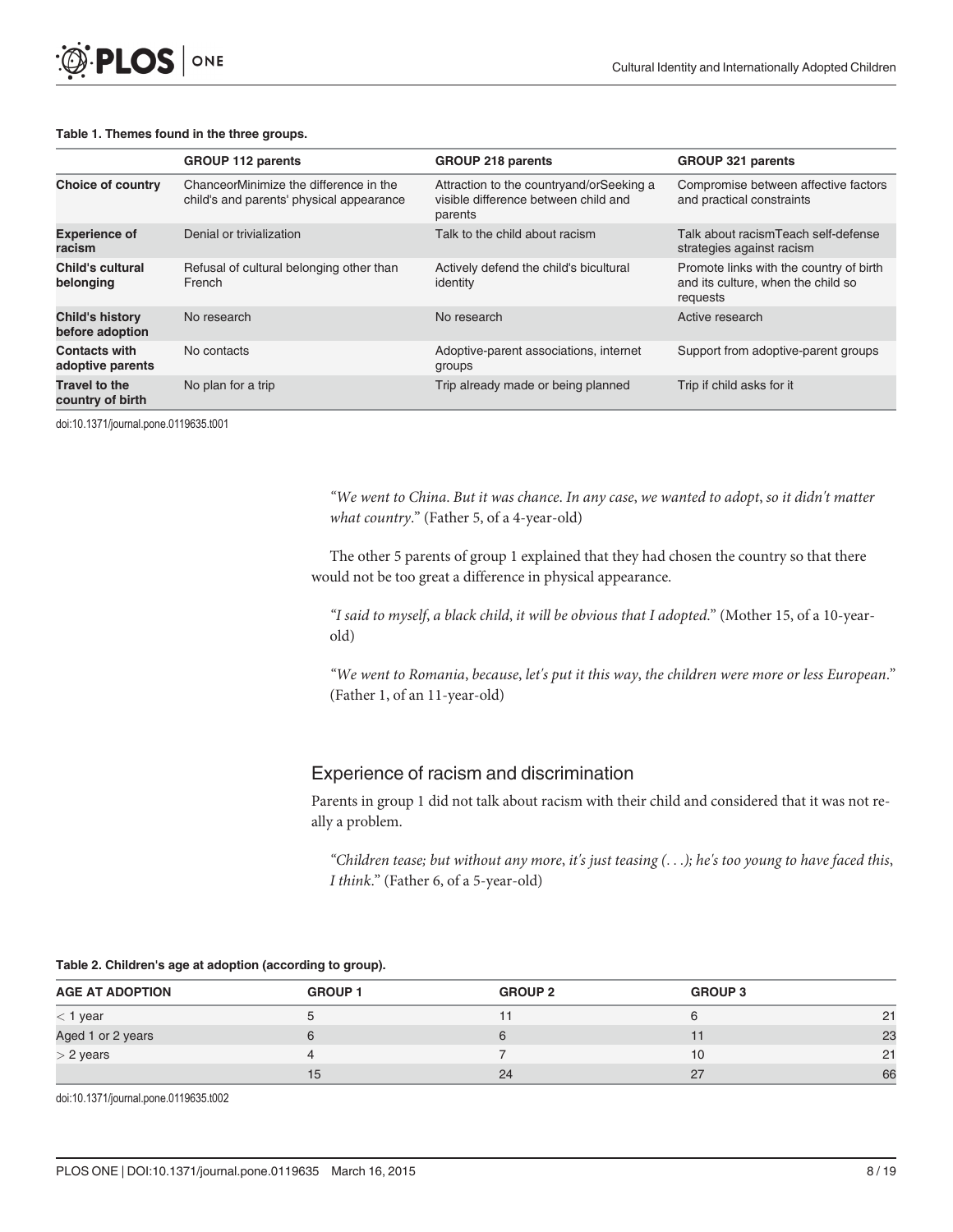<span id="page-8-0"></span>

#### [Table 3.](#page-6-0) Children's age at time of the study (according to group).

| AGE AT TIME OF THE STUDY | <b>GROUP 1</b>           | <b>GROUP 2</b> | <b>GROUP 3</b> |     |
|--------------------------|--------------------------|----------------|----------------|-----|
| $<$ 12 years             |                          |                | 19             | 44  |
| $\geq$ 12 years          |                          |                |                | n-1 |
|                          | $\overline{\phantom{a}}$ | 24             |                | 66  |

doi:10.1371/journal.pone.0119635.t003

# Child's cultural belonging

The parents in group 1 stressed that their children are French and that their culture is only the culture of the country of adoption, that is, French culture. The culture of the child's country of birth did not interest them. For them, the child's integration requires refusal of any association with the culture of the country of birth.

"[My daughter], for me, she's French, now her country is France, she will have lived in France, not in Mali (...) Her cultural origins, they will be ours, I think." (Mother 9, of a 4-year-old)

# Child's history before adoption

The parents in group 1 made no active effort to learn about elements of the child's history before adoption.

"You have to let go of the past." (Father 1, of an 11-year-old)

# Contacts with other adoptive parents

Finally, parents in group 1 did not want to maintain contact with other adoptive parents because they perceived that as a stigma. They insisted that they are parents like any others.

"The meetings of adopters, for example, I don't like that because, it's a little like a ghetto." (Mother 9, of a 4-year-old)

# Travel to the country of birth

The parents in group 1 stated that they did not have plans to return to the child's country of birth, now or later.

| TIME BETWEEN THE ADOPTION AND THE INTERVIEW | <b>GROUP 1</b> | <b>GROUP 2</b> | <b>GROUP 3</b> |    |
|---------------------------------------------|----------------|----------------|----------------|----|
| $<$ 3 years                                 |                |                |                | 20 |
| Between 3 and 7 years                       |                |                |                | 23 |
| $>$ 7 years                                 |                | 10             |                | 23 |
|                                             |                | 24             | 27             | 66 |

#### [Table 4.](#page-6-0) Time between the adoption and the interview (according to group).

doi:10.1371/journal.pone.0119635.t004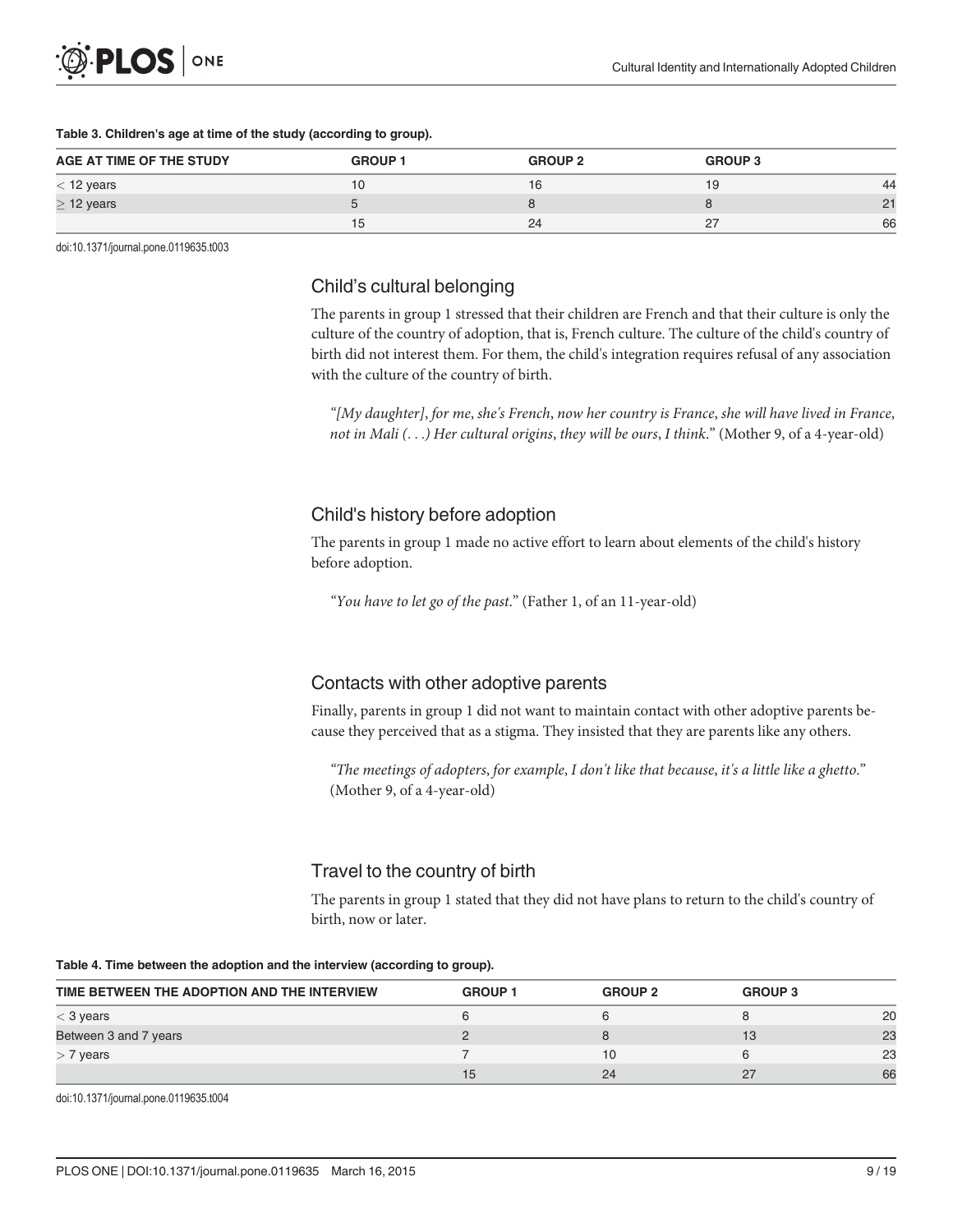"I don't have any desire to go back there. Finally, why not, but there are so many other things to see!" (Father 5, of a 4-year-old)

• Group 2: Regular associations with the child's country of birth and its culture. Affirmation of a multicultural family

# 18 parents (24 interviews): 35%

The parents in group 2 reported multiple and frequent associations with their child's country of birth and its culture. They follow the news in that country closely. They have contacts with people living there and with people from there living in France. These parents stressed the links that they themselves have with the child's country of birth and its culture, as though the adoption had brought them even closer to it. They described it as their second country, after France.

"I have a very strong link to Haiti. If I could, I would go there every year  $(...)$  We can talk about Haiti without it being, Haiti, it's your thing, before me. Haiti, it's also something that belongs to both of us." (Mother 19, of a 9-year-old)

"It's sort of our family ambience, our way of living, we were after all immersed in Asia even before the adoption." (Mother 24, of a 7-year-old)

"I'm learning Chinese. I decided, so I started that, last week, but it's not ... it's nothing to do with my son, it's me: I've had a great desire to learn Mandarin." (Mother 3, of an 8-year-old)

# Choice of country

Eight parents in group 2 had already visited the country, at least once and sometimes several times, before deciding to adopt there. In all the interviews in group 2, the parents said they were attracted by the country or the region.

"I love Asia a lot, I traveled a lot in Asia a long time ago; I had also been to Vietnam a very long time ago, I loved it." (Mother 24, of a 7-year-old)

The choice of country can also be associated with the question of skin color. Six parents proclaimed that they were a family with visible differences.

"I had a little preference for black skin  $(\ldots)$  We are not the same color, I think that pleases us; anyway, I like it. Perhaps I wanted a child who did not look like me." (Mother 30, of a 6-yearold)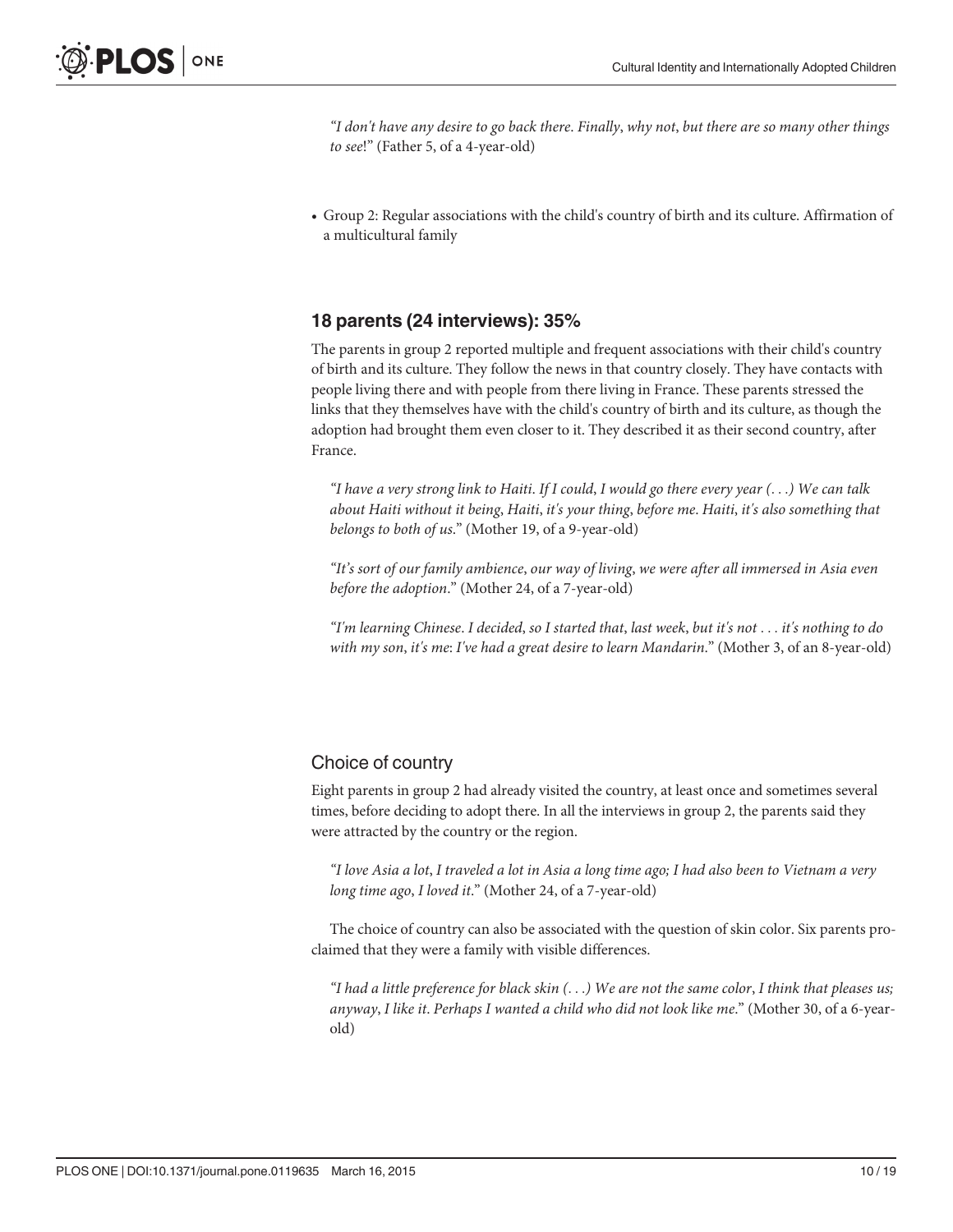# Experience of racism and discrimination

The responses to the racist comments that the child might face were variable. Eight parents' responses concerned details about the country or its culture. Ten other parents in group 2 explained to the child what discrimination is.

"I think that we are all children of the world, and what is important is to say that we respect all human beings similarly, regardless of their origins." (Father 7, of an 8-year-old)

# Child's cultural belonging

All the parents in group 2 actively defended their child's bicultural identity (culture of the country of birth and of the country of adoption). To achieve this goal, they actively supported the child's links with the culture of the country of birth, through its language, its food, its holidays, traditions, etc.

"I think we must keep his origins for him, his personality, his culture." (Mother 6, of a 13 year-old)

"What I tell her is that she's lucky to have two cultures and she should take the best in each of them."(Mother 11, of an 8-year-old)

# Child's history before adoption

All of the parents in group 2 indicated that they give their children all the information they have about their history and birth parents but do not actively search for information about the birth family.

"So my son lived in a slum. His mother sold bread. Uh, and what I know is that she could not always stay with him and would sometimes leave him with his 6-year-old sister. So, uh, that's what I know about her, her past, his daily life; I don't know more but, well, there aren't any explanations." (Mother 11, of a 8-year-old)

# Contacts with other adoptive parents

All the parents in group 2 are in regular contact with other adoptive parents. They are very active in internet forums or in associations of adoptive parents. Some take an active role in helping future adoptive parents or in setting up humanitarian aid.

"I'm the president of the SOS Haiti adopted children's group. It was set up after the earthquake on January 12. (...) And uh after that first commitment, I took on another one; I set up an association to help women. I organized an auction to raise funds for Haiti, with other adoptive mothers." (Mother 30, of a 6-year-old)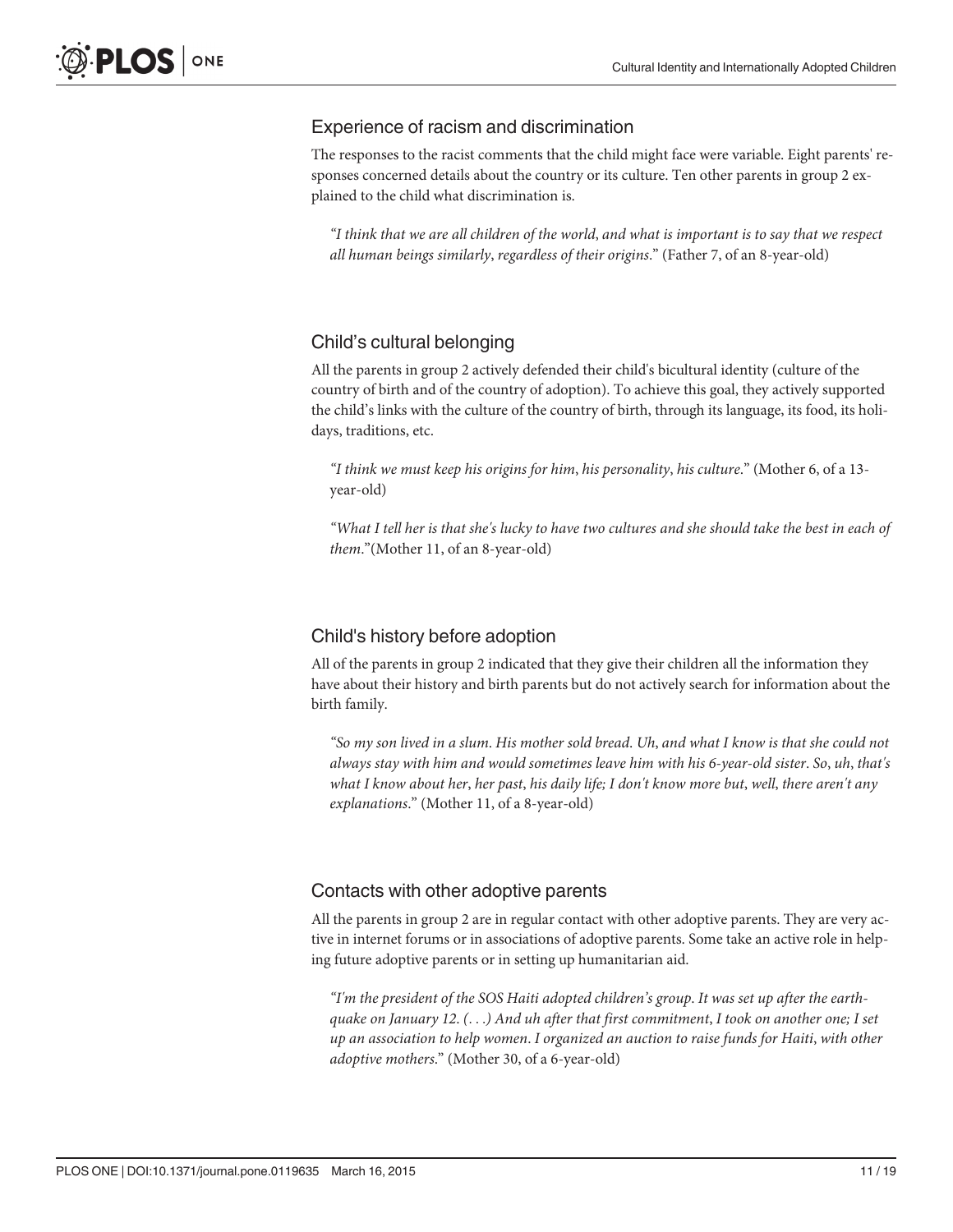# Travel to the country of birth

Nine parents had already returned with the child to the country of birth, sometimes for humanitarian reasons. The other 9 parents planned to travel there with the child.

"I've already promised [him] that when he's 8 or 10 years old, we will go to his country." (Mother 1, of a 4-year-old)

• Group 3: Links with the country of birth and its culture depend on the child's questions and interest. Acceptance of the multiplicity of the child's feelings of cultural belonging

# 21 parents (27 interviews): 41%

Parents in group 3 had few associations with the child's country of birth and its culture in their daily lives. Nonetheless when the children asked questions about their lives before the adoption, their birth parents, their skin color, or experiences of racism, the parents in this group talked to the child about the country of birth and its culture. They stated that they would provide support should the child choose to draw closer to that culture.

# Choice of country

The choice of country for the parents in group 3 was essentially a compromise between emotional aspects and constraints.

"Since I'm a single mother, that limits the number of countries enormously, and then, just then, I met a woman, by chance, who had adopted a little boy in Haiti. And the meeting with her and the child was so sweet." (Mother 33, of a 10-year-old)

# Experience of racism and discrimination

The parents in group 3 recognized the consequences in the child's daily life of the difference in skin color and the visibility of the adoption. Nineteen parents said that they think it is necessary to talk with their children about racism and that there is a risk that they will experience racism and discrimination. Eleven stressed the importance of teaching children how to defend themselves when they do experience it.

"Is [he] going to suffer from something in this country that is so racist? Yes, and I am trying to raise him with the weapons to defend himself." (Mother 2, of a 2-year-old)

Twelve parents underlined that experiences of racism are the occasion to talk about the differences between human beings.

"I have already told her that sometimes perhaps there will be people who don't like anyone different from themselves, who might make nasty comments, but it's just that they don't know better, or they are afraid of what is different." (Mother 16, of a 9-year-old)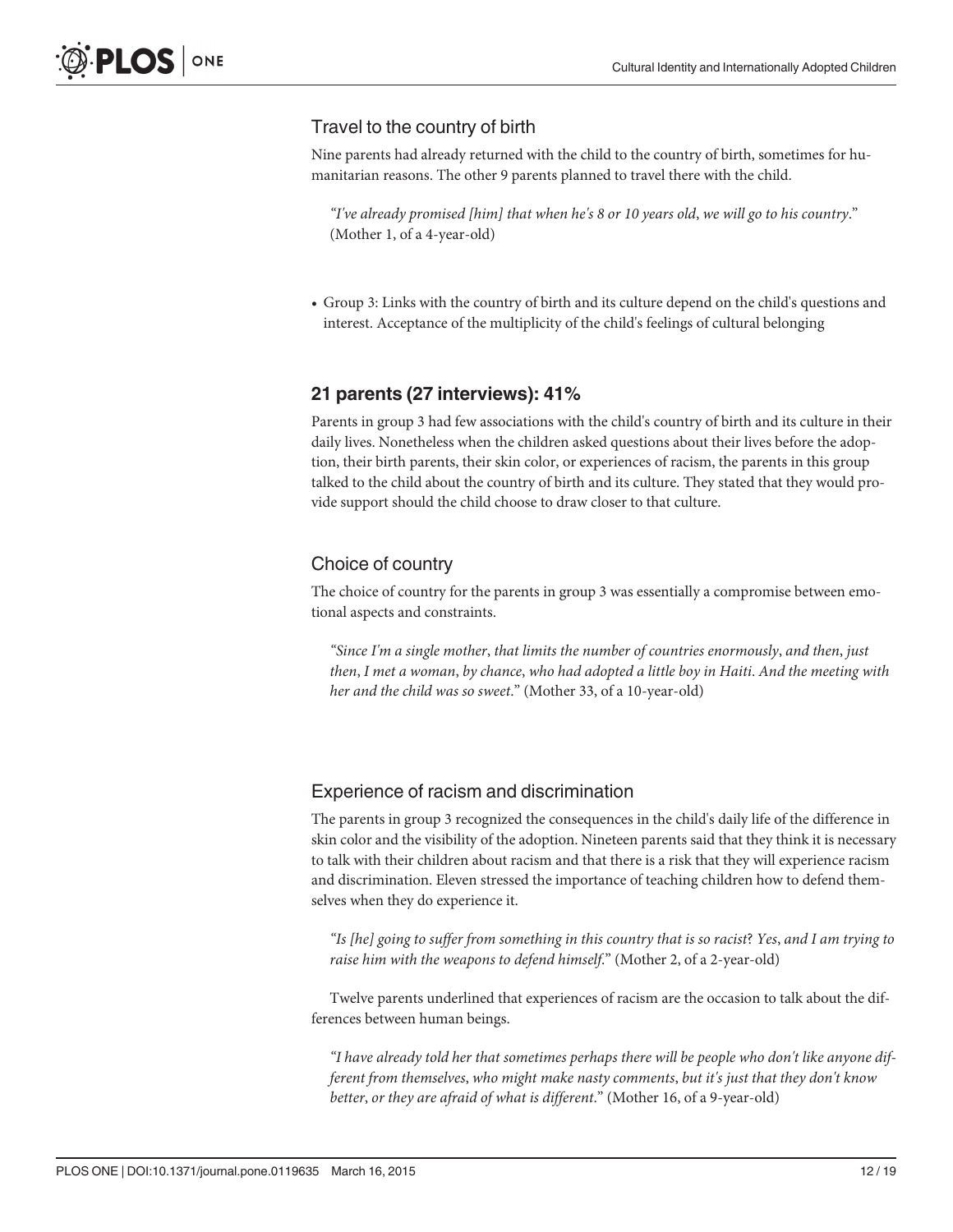Six parents reported that in response to the child's experiences of discrimination, they talk about the value and strong points of the culture of the country of birth. They consider that the best weapon against racism is increasing the child's self-esteem.

"I talk about the really positive aspects, such as the culture, musicians, writers, and poets ..." (Mother 23, of a 7-year-old)

"It really matters to me that she be proud of the country she comes from." (Father 11, of a 5 year-old)

Child's cultural belonging. Parents in group 3 reported that they accept their children's feelings of belonging to their country of birth because they consider it is part of their history. Nonetheless, 14 parents also insisted on their being anchored as well in the adoptive country's culture, because they think that children have above all a need to feel that they belong to the culture they live in.

"She is being raised by a mother whose culture is French, she goes to a French school, her cultural background is French. That's it. And at the same time it is true that I think that nonetheless, it [Haitian culture] is a culture that probably has a special meaning for her." (Mother 21, of a 12-year-old)

The parents in this group consider the child's age and pace of development important as well: they promote links with the country of birth and its culture at the child's own pace, that is, when the child wants to develop these links.

"[My son], he is going to have to be French. I don't know what position he will have in regard to his past. And therefore, as much as I don't want to hide it, I equally don't want to talk too much about it. I will try to see how he does with that and adapt to it." (Mother 2, of a 2-yearold)

"If at a given point, she wants to learn about this culture, we will do it with her." (Father 12, of a 6-year-old)

Child's history before adoption. Seventeen parents in group 3 stressed their respect for their child's history. Parents in this group want to be able to give their children as much information as possible about their birth parents and their life before the adoption (photograph albums, videos, stories,...) and have searched (or are searching) actively for them. They think that one day their child will want to have this information.

"I asked for lots of information about her parents. Not for myself, just to be able to answer the questions my daughter will have when she's older." (Mother 12, of a 6-year-old)

Contacts with other adoptive parents. In this group, 12 parents reported going online daily to internet forums (message boards) to discuss questions that they have about their children. All 12 were mothers. Questions about skin color, school problems, and parent-child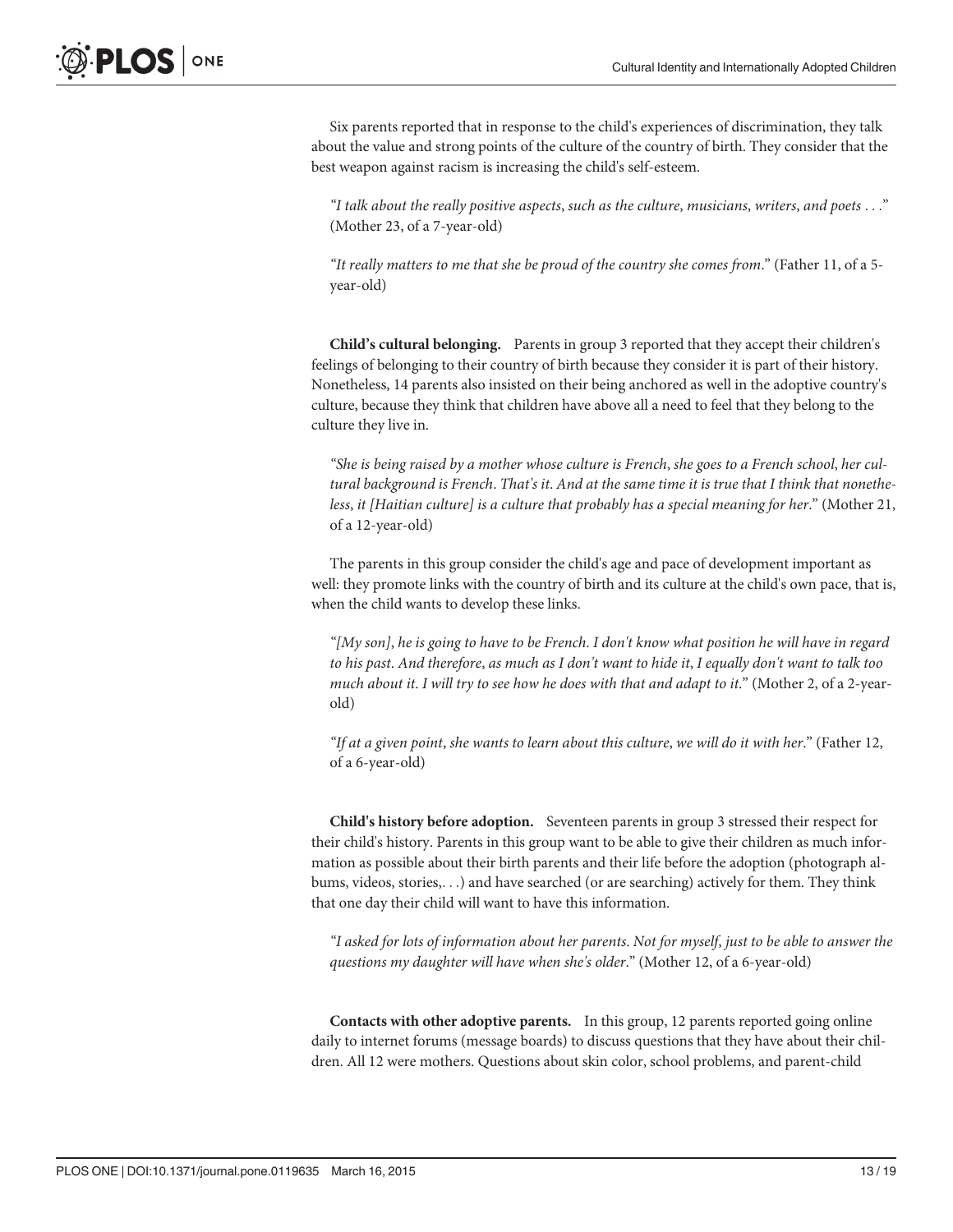<span id="page-13-0"></span>relationships can be discussed. Associations of adoptive parents or internet groups play a role of support and enable experiences to be shared.

"Adoptive parents support each other in France, communicate and share and give advice through Internet groups." (Mother 18, of an 8-year-old)

Travel to the country of birth. In group 3, 13 parents did not have, at the time of the study, plans to return to their child's country of birth. On the other hand, all of the parents in this group said that they would agree to accompany the child if he or she wanted to travel there. In 16 interviews, the parents nonetheless stressed the importance of time to think about it, that is, they would not immediately start the trip as soon as the child asked.

"She said to me: I'd like to go to Haiti. To see my mother. Then I said to her: well, listen, for now you're too young, but I understand that you want to see your birth mother, and if you still want to go, we'll go, we'll arrange to go together, but now it's still a little early." (Mother 18, of a 8-year-old)

## Respondent validation

These results were sent by mail to 16 parents, who had agreed in advance to review the results. Ten of them responded. The themes uncovered by the qualitative analyses matched the ways the parents would have described the associations that they maintain with their child's country of birth and its culture. Of the 10 parents who responded, 2 had been classified in group 1, 3 in group 2, and 6 in group 3. Parents who responded validated the themes we found and agreed that they fit completely into one of the positions described (group 1, 2, or 3).

They emphasized the strength of their convictions about their position and their irritation at the discourse of French adoption agencies, which they find too rigid. They considered that they had developed their position about the child's cultural belonging very early, mainly before the child's arrival, and then a little at the time that they first met the child. Five parents again stressed the importance of the advice they received from parents' associations.

# **Discussion**

The qualitative phenomenological analysis of interviews with 51 adoptive parents shows three major groups of parental representations of the cultural identity of their internationally adopted child.

In group 1, which included 12 of the 51 parents (24%), parents deemed above all that their child had the same culture as they did and that maintaining associations, which they considered artificial, with the country of birth would prevent the child from feeling he or she belonged in their new family.

Parents in group 1 stated they need to "act as if" their children were French children born in France, to be able to make them a part of their family and so that they will not be seen as foreigners. They insist that there is no difference between an adopted child and a biological child. The parental position consisting of acting as if the child was born to them matches some parental positions described in the literature  $[47]$ . Parents in group 1 have a need to nullify the differences that exist between them and the child that they went to the other end of the world to find.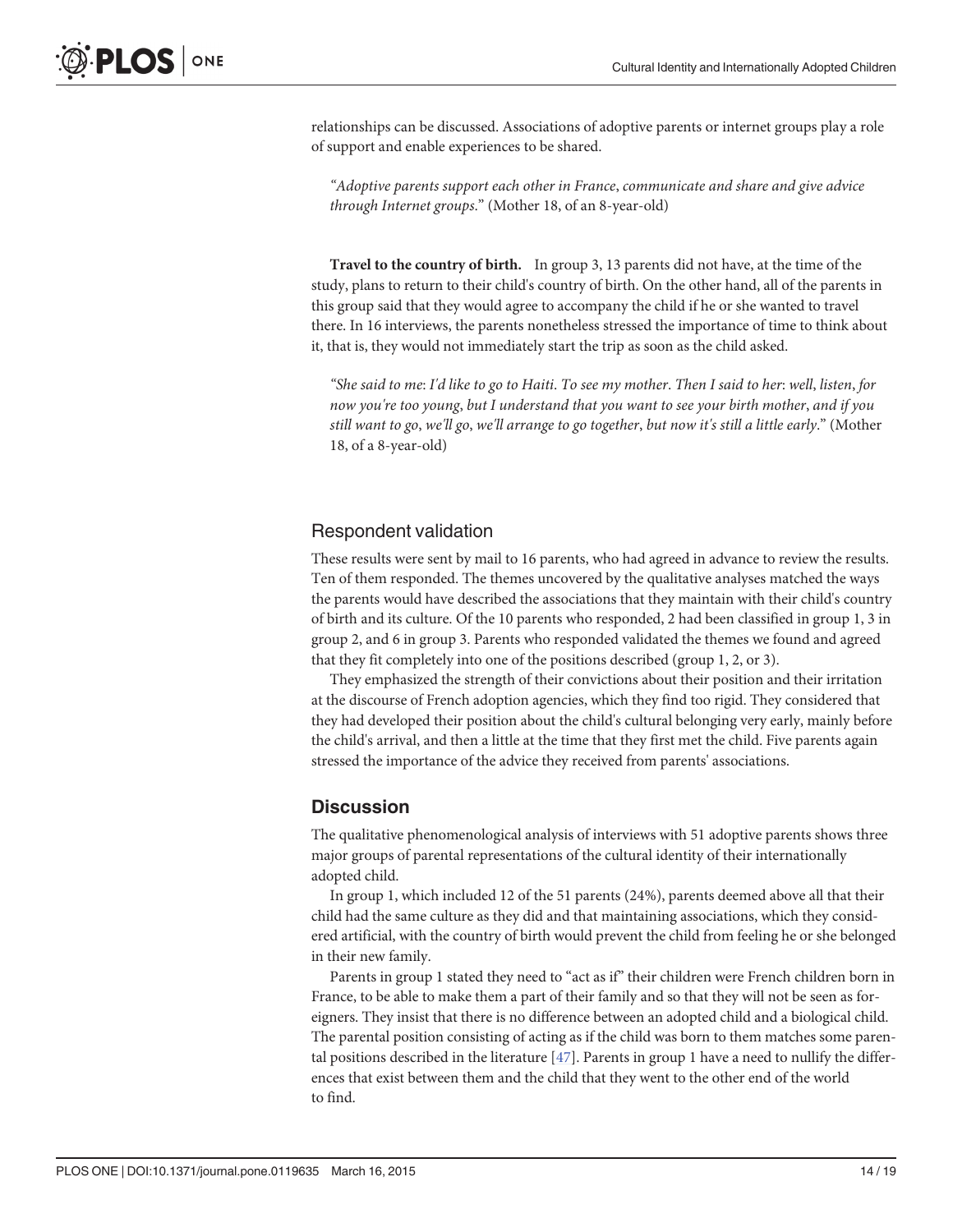<span id="page-14-0"></span>It is also akin to the first parental strategy described by Lee in his review of the literature on transracial adoptions: cultural assimilation, which includes parenting behaviors that reject differences or downplay the child's unique racial and ethnic experiences  $[22,24]$  $[22,24]$  $[22,24]$ . This results in the child's acculturation into the majority culture [[2](#page-16-0)]. A variant of cultural assimilation is a humanistic strategy emphasizing a "color-blind" orientation or a view of humanity without reference to ethnicity and race  $[2]$  $[2]$ . Several authors have described the color-blind approach to parenting [\[48,49](#page-18-0)]. Friedlander talks about a "universalist strategy" to describe the parental attitude that denies or minimizes the question of discrimination [\[28\]](#page-17-0). This attitude appears to be detrimental to the child [[17](#page-17-0)].

This position, taken by the parents in group 1, also resembles that of some authors, especially European, who consider that making children members of the culture of the receiving country allows them to be assimilated and integrated completely both in their family and in the country of adoption [[5,](#page-16-0)[50](#page-18-0)].

In group 2 (18 parents of 51: 35%), on the contrary, the parents actively defended their children's bicultural identities. Through active links with the culture of the children's country of birth, they allow them to develop competence in that culture. Studies demonstrate that children's level of cultural competence (for their culture of birth) depends on their parents' beliefs  $[6,7,8]$  $[6,7,8]$ . Parental cultural competence  $[7]$  $[7]$  $[7]$  is defined by active steps to promote the development of a positive cultural and ethnic identity in children as well as an awareness of the importance and role that ideas of ethnicity and culture occupy in each person's life. The consequence of this second point is parents' strong participation in helping their adopted children to develop the ability to protect themselves from racism and discrimination, even though the parents do not experience it themselves. Parents in group 2 therefore have a high level of parental cultural competence. The analysis of the interviews in group 2 shows these parents' conviction that it is important to transmit to their children cultural elements of their country of birth, to facilitate their identity work. Pride in their cultural heritage enables better self-esteem.

In group 3, which contains 21 of the 51 parents (41%), adoptive parents have a fluid position that moves over time, determined by the child's questions. These parents think that children's feelings of belonging to their country of birth and its culture evolve with their age, their experience of discrimination, their questions about their identity, etc. This position resembles what Tessler, Gamache, and Liu describe as child choice, that is, adapting the connections with the country of birth and its culture according to the child's interest or choices [\[27\]](#page-17-0).

This position follows the transnational and postcolonial approaches that reject a static, categorical, and reductive concept of cultural identity [\[51,52\]](#page-18-0). This criticism was initially formulated in the context of research about the identity building of immigrants and their children. These authors describe negotiations of identity and feelings of cultural belonging as subjective, complex, and dynamic [[51](#page-18-0)]. Parents in group 3 also express their belief that their children's feelings of cultural belonging are unsettled and affirm that their role as parents is to adapt to their child's identity building process, regardless of its direction.

In all three groups, the interviews thus demonstrate the parents' desire to protect the child. The parents in group 1 say they are protecting their children by assimilating them completely to the biological child they might have had; parents in group 2 say that they are protecting their children by actively developing their bicultural identity; and the parents of the group 3, by supporting and accompanying their children in the direction they choose, whether it is a refusal of or on the contrary a demand for associations with aspects of the culture of their country of birth.

Finally it is interesting to observe that the three parental positions identified in this study are consistent with and illustrate the different positions which appear to exist in the receiving countries. Our study must be seen in the historic and sociological context of France. These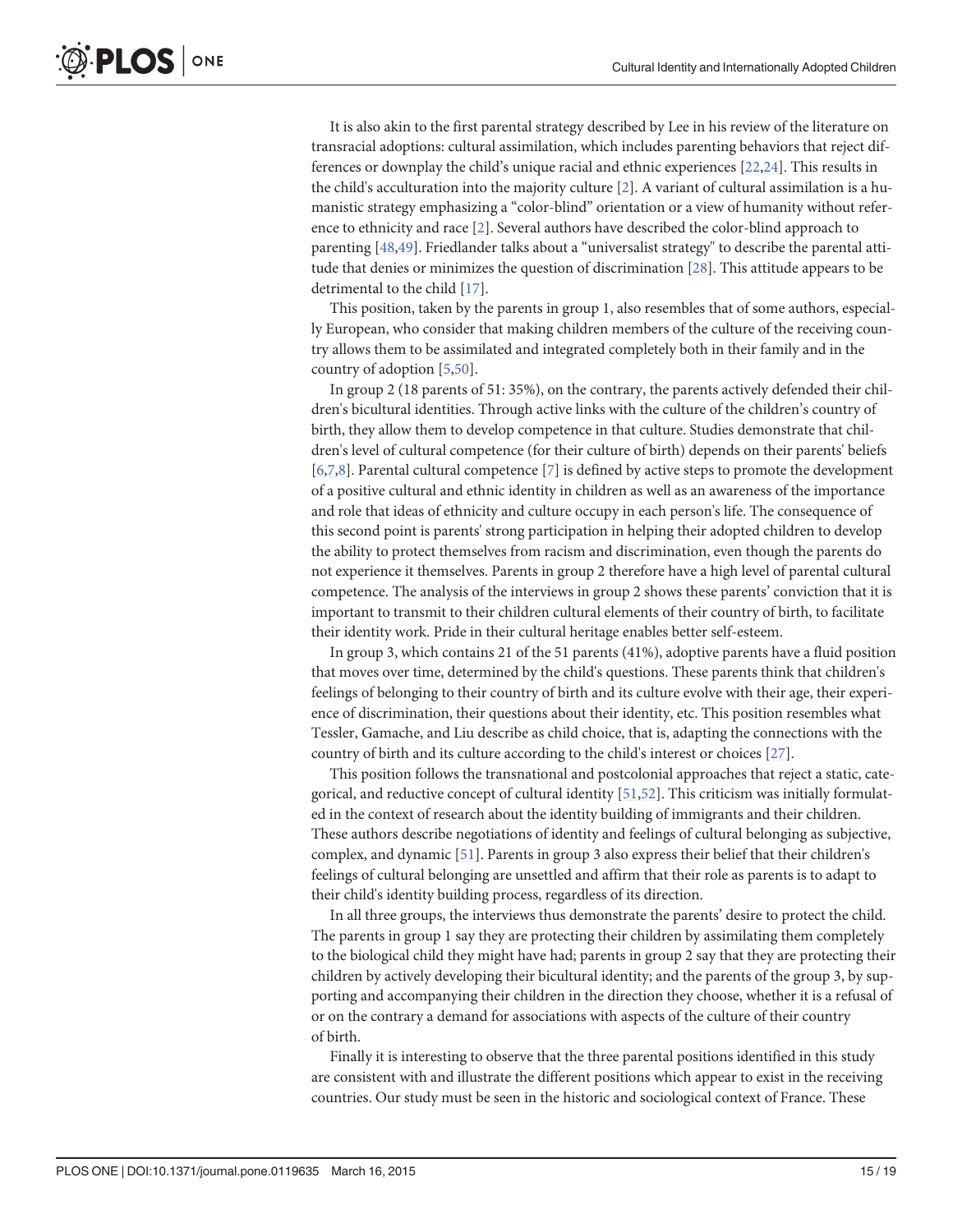questions about the role of the birth country and its culture in adoptive families, which have considerably enriched the thinking about international adoptions in the United States for 15 years, have only been raised recently in France. We report here the first study of French adoptive parents about their representations and beliefs about the culture of their child's country of birth. The first reviews of the literature about the subject of the cultural identity of adopted children were only published in French journals in 2012 and 2014 [[35,36\]](#page-17-0). The three groups found in this study are three faces of the debates in Europe and especially in France about the place of the culture of the birth country of internationally adopted children.

Another interesting descriptive point concerns the children's characteristics in terms of age. The tables presented in the results call for three sets of comments.

- All three groups include recent adoptions (less than three years between adoption and interview) as well as later adoptions: 6 of 15 interviews involved recent adoptions in group 1, 6 of 24 in group 2, and 8 of 27 in group 3).
- Similarly, we find families that adopted a child at a young age (before the age of 1 year) in all three groups (5 of 15 interviews in group 1, 11 of 24 in group 2, and 6 of 27 in group 3).
- The parents' position does not seem to depend on the child's age at the time of the interview, either: 10 of 15 interviews involved children younger than 12 years at the time of the interview in group 1, 16 of 24 in group 2, and 19 of 27 in group 3. If we look more closely at the 23 parents whose children were 6 years or younger at the moment of their interview, 6 parents were in group 1, 7 in group 2, and 10 in group 3. Similarly, of the 10 parents with a child 3 years or younger at the time of the interview, 2 were in group 1, 4 in group 2, and 4 in group 3.

The parents' position about maintaining links with the child's country of birth and its culture therefore does not seem to be determined by the child's age at either the interview or at adoption or by the time that passed between the adoption and the interview. These results are supported by the results of the respondent validation, for the parents who responded said that they had considered this question about the child's country of birth before the child arrived. These convictions, which rest on educational values, seem to depend little on the children, their ages, or their characteristics.

# Limitations and Perspectives

One of the limitations of this study is the small number of fathers (13 fathers/38 mothers).

It would be interesting to describe the position of the children and adolescents themselves in relation to the question of their cultural belonging and compare them to their parents' positions. This will be the topic of a future study. The congruency between parent and adolescent perceptions of cultural activities and ethnic identity development has been explored by Scherman and Harre [\[26](#page-17-0)].

Finally it would be interesting to take into account the role of social welfare professionals who specialize in adoption. What advice have adoptive parents received from professionals about the connections to be maintained with the child's country of birth and its culture? In the current French context, which is evolving substantially on these questions, it is important to consider the discourse of professionals.

# Conclusion

Working with adoptive parents about their representations of their children's cultural belonging is an important issue. These representations, present from the very early stages of the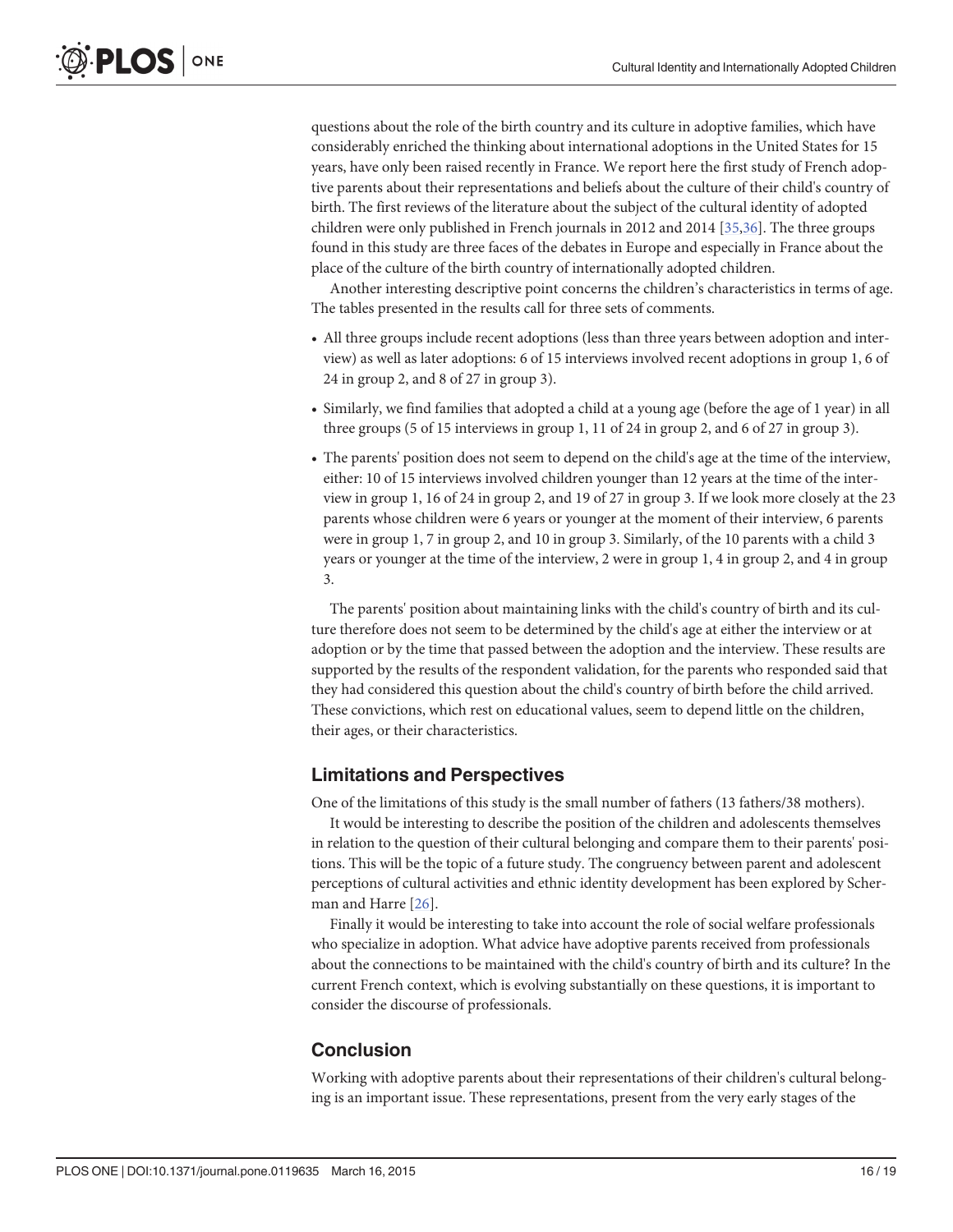<span id="page-16-0"></span>adoption, determine the ways that the parents respond to their children when the latter ask the inevitable questions about their difference in physical appearance, their experiences of discrimination, their country of birth, and sometimes their desire to return there. It is also essential to explore these parental representations if we are to understand family interactions and provide more effective help to these adoptive families. Systematic training of adoption professionals around this question of parental representations of their child's cultural belonging must be set up in all countries receiving children in international adoptions, to enable early prevention, beginning with the child's arrival.

# Supporting Information

[S1 Appendix.](http://www.plosone.org/article/fetchSingleRepresentation.action?uri=info:doi/10.1371/journal.pone.0119635.s001) Interview Protocol. (DOC)

# Acknowledgments

We would like to thank the parents that agreed to participate in this study and who are thus helping us to improve the care we can provide to parents and children who come to the Adoption Consultation at the Department of Child and Adolescent Psychiatry at Cochin Hospital, in Paris. We also thank Ms Camille Zimmerman and all of the therapists in the Adoption Consultation for their support: Ms Catherine Ledu, Ms Claire Mestre, and Ms Sabine Legros.

# Author Contributions

Conceived and designed the experiments: AH SS MRM. Performed the experiments: AH CP SS. Analyzed the data: AH SS CP ARL MRM. Contributed reagents/materials/analysis tools: JS CP. Wrote the paper: AH ARL MRM.

# References

- [1.](#page-1-0) Selman P. (2009). The rise and fall of intercountry adoption in the 21st century. International Social Work, 52(5), 575–594.
- [2.](#page-1-0) Lee R.M. (2003). The transracial adoption paradox: history, research, and counseling implications of cultural socialization. Couns. Psychol., 31(6), 711-744. PMID: [18458794](http://www.ncbi.nlm.nih.gov/pubmed/18458794)
- [3.](#page-1-0) Soulé M., & Lévy-Soussan P. (2002). Les fonctions parentales et leurs problèmes actuels dans les différentes filiations. Psychiatrie de l'enfant, 45(1), 77–102.
- [4.](#page-1-0) Levy-Soussan P. (2005). Adoption internationale: spécificités et risques psychiques. Journal de pédiatrie et de puériculture, 18, 13–19.
- [5.](#page-1-0) Levy-Soussan P. (2010). Destins de l'adoption (pp. 275–276), Fayard.
- [6.](#page-1-0) Thomas K.A., & Tessler R.C. (2007). Bicultural socialization among adoptive families. Where there is a will, there is a way. Journal of Family Issues, 28(9), 1189–1219.
- [7.](#page-1-0) Vonk M.E. (2001). Cultural competence for transracial adoptive parents. Social Work, 46(3), 246–255.
- [8.](#page-1-0) Lee R.M., Grotevant H.D., Hellerstedt W.L., Gunnar M.R., & the Minnesota International Adoption Project Team. (2006). Cultural Socialization in families with internationally adopted children. Journal of Family Psychology, 20(4), 571–580. PMID: [17176191](http://www.ncbi.nlm.nih.gov/pubmed/17176191)
- [9.](#page-1-0) Phinney J.S., & Kohatsu E.L. (1997). Ethnic and racial identity development and mental health. In Schulenberg J., Maggs J., & Hurrelman K. (Eds.), Health risks and developmental transitions during adolescence. Cambridge: University Press.
- [10.](#page-1-0) Phinney J.S., & Ong A.D. (2007). Ethnic identity development in immigrant families. In Lansford J.E., Deater-Deckard K., & Bornstein M.H., (Eds.), Immigrant families in contemporary society. New York: Guilford Press.
- [11.](#page-1-0) Cederblad M., Höök B., Irhammar M., & Mercke A.M. (1999). Mental health in international adoptees as teenagers and young adults. An epidemiological study. Journal of Child Psychology and Psychiatry, 40(8), 1239–1248. PMID: [10604402](http://www.ncbi.nlm.nih.gov/pubmed/10604402)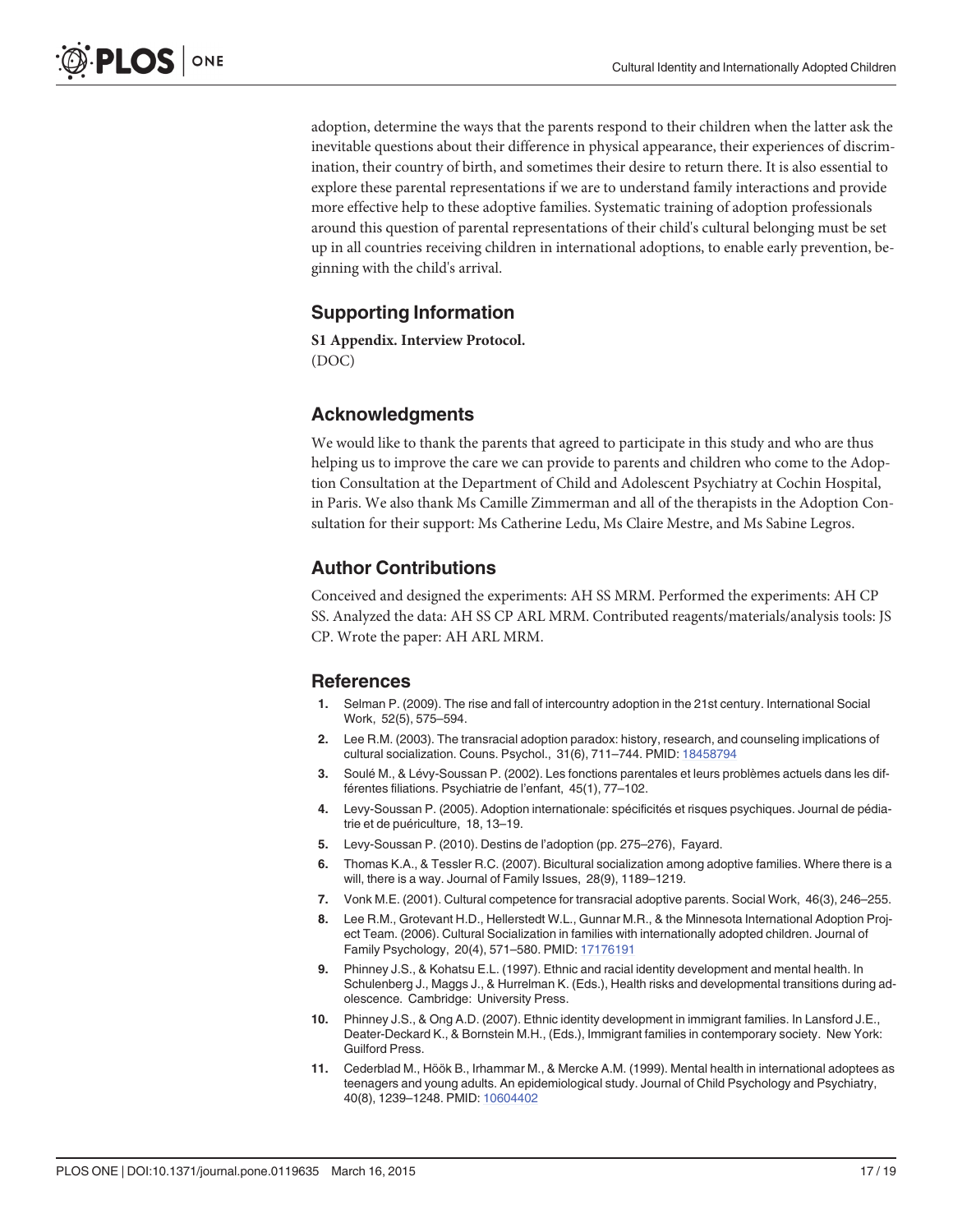- <span id="page-17-0"></span>[12.](#page-1-0) Basow S.A., Lilley E., Bookwala J., & McGillicuddy-Delisi A. (2008). Identity development and psychological well-being in Korean-born adoptees in the U.S. American Journal of Orthopsychiatry, 78 (4), 473–480. doi: [10.1037/a0014450](http://dx.doi.org/10.1037/a0014450) PMID: [19123769](http://www.ncbi.nlm.nih.gov/pubmed/19123769)
- [13.](#page-1-0) Johnston K.E., Swim J.K., Saltsman B.M., Deater-Deckard K., & Petrill S.A. (2007). Mothers' racial, ethnic, and cultural socialization of transracially adopted Asian children. Family Relations, 56, 390–402.
- [14.](#page-2-0) Rotherham M. J., & Phinney J. S. (1987). Introduction: Definitions and perspectives in the study of children's ethnic socialization. In Phinney J. S. & Rotherham M. J. (Eds.), Children's ethnic socialization: Pluralism and development (pp. 10–28). Newbury Park, CA: Sage.
- [15.](#page-2-0) Westhues A., & Cohen J.S. (1998). Ethnic and racial identity of internationally adopted adolescents and young adults: Some issues in relation to children's rights. Adoption Quarterly, 1, 33–55.
- [16.](#page-2-0) Baden A.L. (2002). The psychological adjustment of transracial adoptees: an application of the Cultural–Racial Identity Model. Journal of Social Distress and the Homeless, 11(2), 167–191.
- [17.](#page-2-0) Huh N.S., & Reid W. (2000). Intercountry, transracial adoption and ethnic identity: a Korean example. International Social Work, 43, 75–87.
- [18.](#page-2-0) Castle H., Knight E., & Watters C. (2011). Ethnic identity as a protective factor for looked after and adopted children from ethnic minority groups: a critical review of the literature. Adoption Quarterly, 14, 305–325.
- [19.](#page-2-0) Hollingsworth L.D. (1998). Adoptee dissimilarity from the adoptive family: clinical practice and research implications. Child and Adolescent Social Work Journal, 15(4), 303–319.
- [20.](#page-2-0) Rushton A., & Minnis H. (1997). Annotation: Transracial Family Placements. Journal of Child Psychology and Psychiatry, 38(2), 147–159. PMID: [9232462](http://www.ncbi.nlm.nih.gov/pubmed/9232462)
- [21.](#page-2-0) Lee D.C., & Quintana S.M. (2005). Benefits of cultural exposure and development of korean perspective-taking ability for transracially adopted Korean children. Cultural Diversity and Ethnic Minority Psychology, 11(2), 130–143.
- [22.](#page-2-0) Andujo, E. (1988). Ethnic identity of transethnically adopted Hispanic adolescents, Social Work, 531– 535.
- [23.](#page-2-0) Carstens C., & Juliá M. (2000). Ethnoracial awareness in intercountry adoption: US experiences, International Social Work, 43(1), 61–73.
- [24.](#page-2-0) DeBerry K.M., Scarr S., & Weinberg R. (1996). Family racial socialization and ecological competence: longitudinal assessments of African- American transracial adoptees. Child Development, 67(5), 2375– 2399.
- [25.](#page-2-0) Yoon D.P. (2004). Intercountry adoption: the importance of ethnic socialization and subjective wellbeing for Korean-born adopted children. Journal of Ethnic and Cultural Diversity in Social Work, 13, 71–89.
- [26.](#page-2-0) Scherman R., & Harre N. (2010). Interest in and identification with the birth culture: an examination of ethnic socialization in New Zealand intercountry adoptions. International Social Work, 53(4), 528–541.
- [27.](#page-2-0) Tessler R.C., Gamache G., & Liu L. (1999). West Meets East: Americans Adopt Chinese Children. Westport, Conn.: Bergin & Garvey.
- [28.](#page-2-0) Friedlander M.L., Larney L.C., Skau M., Hotaling M., Cutting M.L., & Schwam M. (2000). Bicultural identification: experiences of internationally adopted children and their parents. Journal of Counseling Psychology, 47(2), 187–198.
- [29.](#page-2-0) Harrigan M.M. (2009). The contradictions of identity-work for parents of visibly adopted children. Journal of Social and Personal Relationships, 26, 634–658.
- [30.](#page-2-0) Docan-Morgan S. (2010). "They don't know what it's like to be in my shoes": Topic avoidance about race in transracially adoptive families. Journal of Social and Personal Relationships, 28(3), 336–355.
- [31.](#page-2-0) Suter E.A. (2008). Discursive negotiation of family identity: A study of U.S. families with adopted children from China. Journal of Family Communication, 8(2), 126–147.
- [32.](#page-2-0) Wrobel G.M., Kohler J.K., Grotevant H.D., & McRoy R.G. (2003). The Family Adoption Communication (FAC) Model: Identifying pathways of adoption-related communication. Adoption Quarterly, 7(2), 53– 84.
- [33.](#page-2-0) Malterud K. (2001). Qualitative research: standards, challenges, and guidelines. The Lancet, 8, 358 (9280), 483–488.
- [34.](#page-2-0) Whitley R., & Crawford M. (2005). Qualitative research in psychiatry. Canadian Journal of Psychiatry, 50(2), 108–114.
- [35.](#page-2-0) Skandrani S., Harf A., Mestre C., & Moro MR, (2012). La question culturelle dans l'adoption internationale. L'Autre, Cliniques, Cultures et Sociétés, 13(2), 151–159.
- [36.](#page-2-0) Harf, A., Skandrani, S., Mazeaud, E., Revah-Levy, A., & Moro, M.R. (2014). Le concept d'identité culturelle chez les enfants adoptés, quelle pertinence? Psychiatrie de l'enfant, in press.